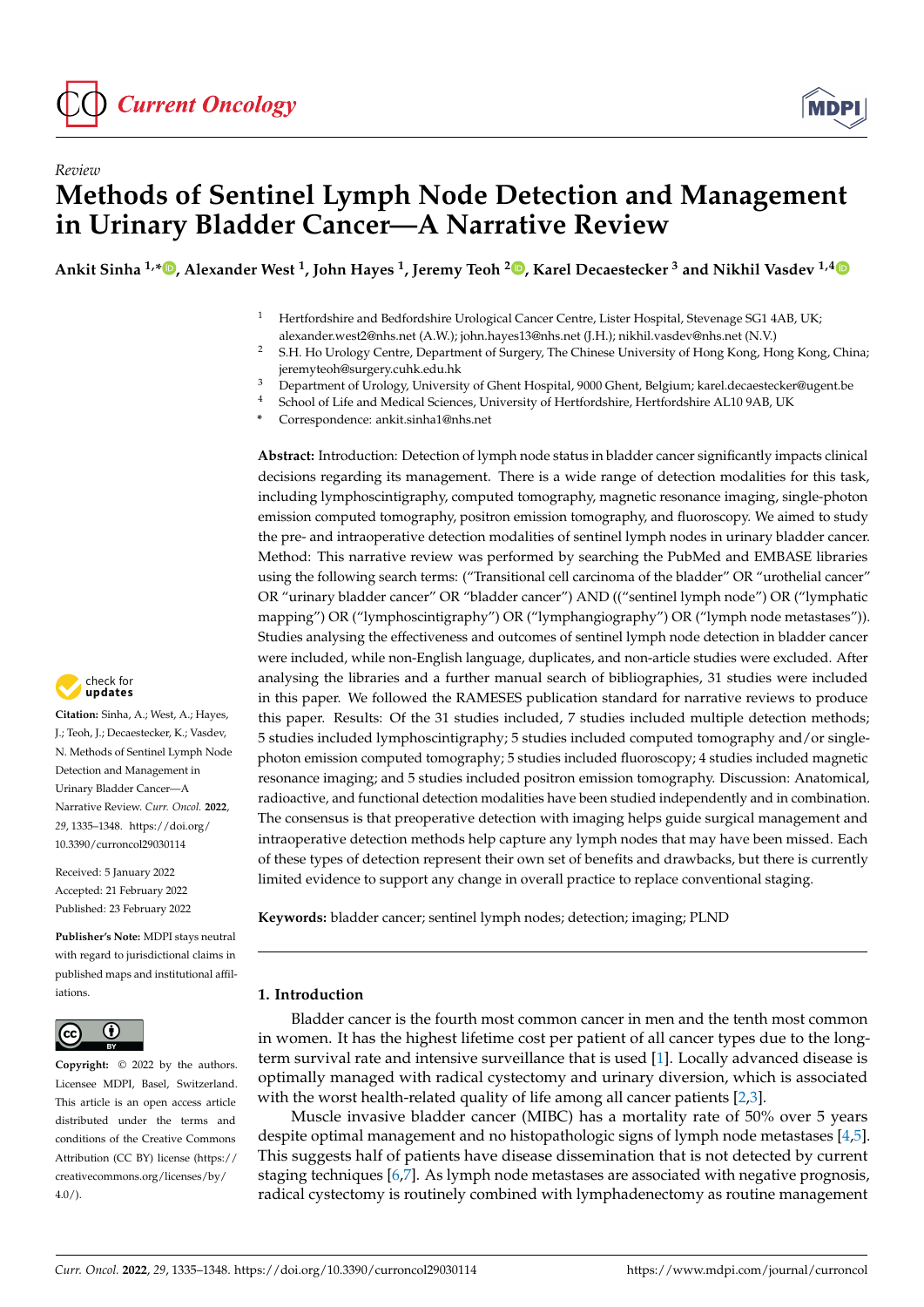of MIBC [\[5](#page-10-4)[,6](#page-10-5)[,8](#page-10-7)[,9\]](#page-10-8). The extent of lymph node dissection is a highly debated topic, as it represents a fine balance between minimising disease spread with longer surgeries and complications, such as bleeding and lymphocoele development [\[8\]](#page-10-7).

Although lymph node biopsy is pertinent in bladder cancer, the current templates of limited, standard, extended, and super extended pelvic lymph node dissection (PLND) could be improved through the use of lymph node mapping. This can aid selective resection of invaded LNs similar to the techniques used in breast and melanoma tumours [\[8\]](#page-10-7). An important aspect of LN mapping is detection of sentinel lymph nodes (SLNs) to assess nodal disease status. SLNs are thought to be the first draining lymph nodes from the cancer site and therefore reflect the pathologic status of the remaining lymphatic region. SLN biopsy has been shown to be a useful step in evaluating disease spread in melanoma, penile, and breast cancer [\[9](#page-10-8)[,10\]](#page-10-9).

Currently, there is an unmet need for more sensitive and anatomically accurate detection of bladder cancer and SLNs. Improved disease localisation through the detection of positive lymph nodes may allow early detection and prevention of disease progression. This paper looks to assess the current literature and practice in SLN identification and biopsy in bladder cancer, as well as identifying potential novel methods.

## **2. Materials and Methods**

This narrative review highlights the areas where research exists and where ongoing research can be directed. The aim is to succinctly summarise the field regarding sentinel lymph node identification and biopsy in bladder cancer as well as highlight new and novel research and technology. The RAMESES publication standard for narrative reviews was followed to produce this paper [\[11\]](#page-10-10).

PUBMED and EMBASE databases were searched by two independent authors. The search terms used were: "Transitional cell carcinoma of the bladder", "urothelial cancer", "urinary bladder cancer", "bladder cancer", "sentinel lymph node", "lymphatic mapping", "lymphoscintigraphy", "lymphangiography", and "lymph node metastases". No language or date filtering criteria were applied to the initial search, and 53 studies were returned. Manual search of relevant article bibliographies increased this total to 71 studies. The title and abstract were read by authors independently to screen for relevance. Articles that were not agreed upon were then discussed with a third author regarding its inclusion. Exclusion criteria included non-English language, books, theses, comments, conference papers, any duplicates, and papers deemed not relevant after author review. These are summarised in Table [1.](#page-1-0) As per Figure [1,](#page-2-0) 31 studies were included in the review after the screening process, summarised in Table [2.](#page-2-1)

<span id="page-1-0"></span>**Table 1.** Table showing the inclusion and exclusion criteria for data collection.

| Inclusion                                                                             | Exclusion                                                           |  |  |
|---------------------------------------------------------------------------------------|---------------------------------------------------------------------|--|--|
| Articles analysing the effectiveness and<br>outcomes of SLN mapping in bladder cancer | Studies that were not in English language                           |  |  |
| Any date published                                                                    | Duplicated articles<br>Books, theses, conference articles, comments |  |  |
| Animal and human studies                                                              | Irrelevant content                                                  |  |  |

**Table 2.** This table summarises the studies included in this review.

| No. | Author                             | Year         | <b>Study Type</b>                      | Reference          | <b>Imaging Modalities</b>                     | <b>Number of Patients</b> |
|-----|------------------------------------|--------------|----------------------------------------|--------------------|-----------------------------------------------|---------------------------|
|     | Zarifmahmoudi et al.               | 2019         | Systematic Review and<br>Meta-Analysis | $[12]$             | Lymphoscintigraphy, CT,<br>SPECT, Fluoroscopy | 336                       |
|     | Polom et al.                       | 2017         | Prospective                            | $\lceil 13 \rceil$ | Lymphoscintigraphy,<br>Fluoroscopy            | 50                        |
|     | Lusuardi et al.<br>Salminen et al. | 2013<br>2016 | Review<br>Review                       | [14]<br>[15]       | CT, MRI, PET<br>CT, MRI, PET                  | 522<br>370                |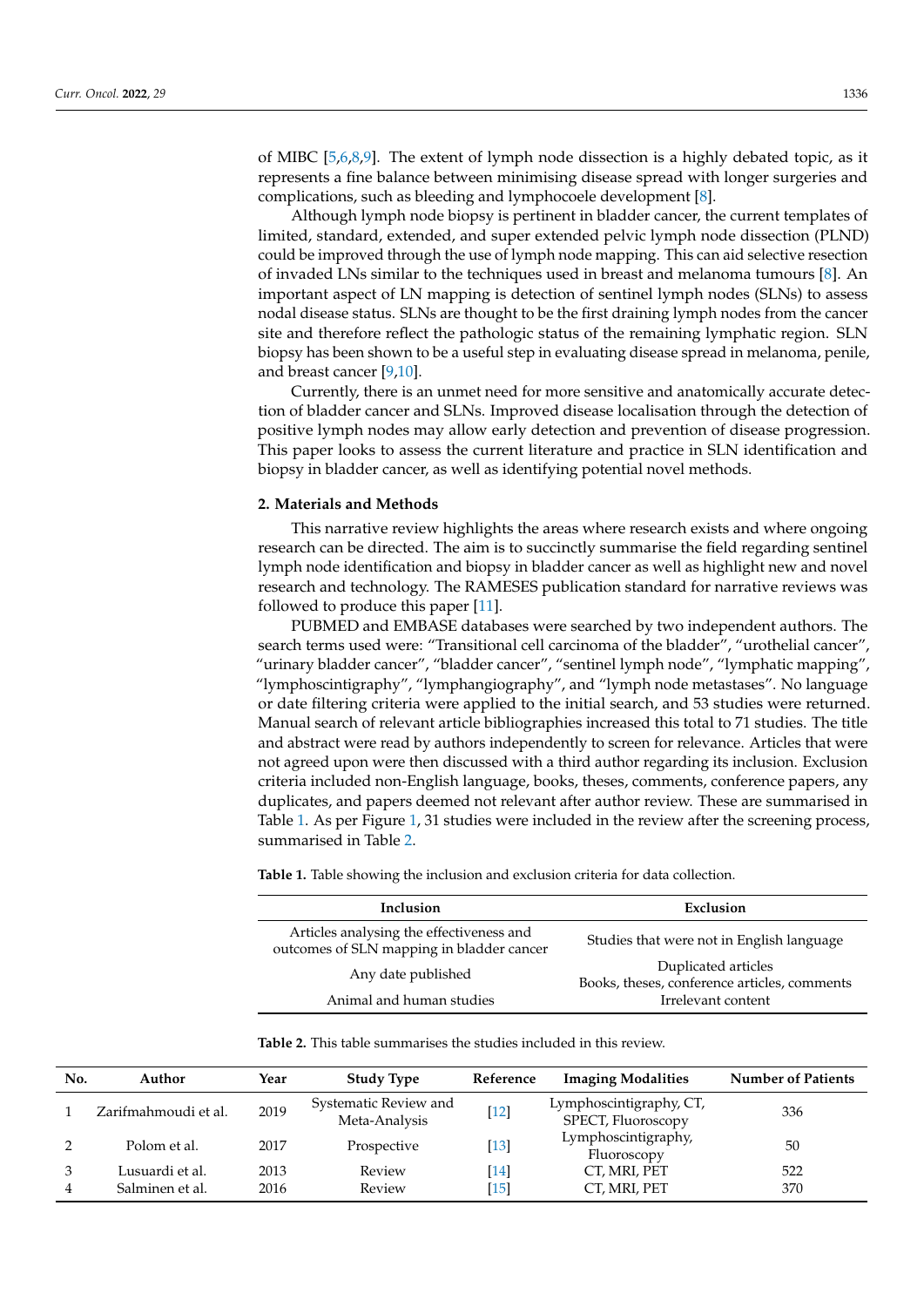| No. | Author               | Year | <b>Study Type</b>                      | Reference | <b>Imaging Modalities</b>                     | <b>Number of Patients</b> |
|-----|----------------------|------|----------------------------------------|-----------|-----------------------------------------------|---------------------------|
| 5   | Liss et al.          | 2015 | Systematic Review and<br>Meta-Analysis | [8]       | Lymphoscintigraphy, CT,<br>SPECT, Fluoroscopy | 156                       |
| 6   | Nissenkorn et al.    | 1986 | Prospective                            | [16]      | Lymphoscintigraphy, CT                        | 26                        |
| 7   | Aljabery et al.      | 2015 | Retrospective                          | $[17]$    | PET. CT                                       | 54                        |
| 8   | Liedberg et al.      | 2006 | Prospective                            | $[18]$    | Lymphoscintigraphy                            | 75                        |
| 9   | Marits et al.        | 2006 | Prospective                            | $[19]$    | Lymphoscintigraphy                            | 14                        |
| 10  | Zarifmahmoudi et al. | 2020 | Prospective                            | $[20]$    | Lymphoscintigraphy                            | 41                        |
| 11  | Aljabery et al.      | 2017 | Prospective                            | [6]       | Lymphoscintigraphy                            | 103                       |
| 12  | Sherif et al.        | 2001 | Prospective                            | $[21]$    | Lymphoscintigraphy                            | 13                        |
| 13  | Połom et al.         | 2016 | Prospective                            | $[22]$    | CT.                                           | 38                        |
| 14  | Sherif et al.        | 2006 | Prospective                            | $[4]$     | CT, SPECT                                     | 6                         |
| 15  | Salo et al.          | 1986 | Prospective                            | $[23]$    | <b>CT</b>                                     | 51                        |
| 16  | Lerman et al.        | 2006 | Prospective                            | [24]      | CT, SPECT                                     | 157                       |
| 17  | Paik et al.          | 2000 | Retrospective                          | $[25]$    | <b>CT</b>                                     | 82                        |
| 18  | Patel et al.         | 2016 | Review                                 | $[26]$    | Fluoroscopy                                   | N/A                       |
| 19  | Aoun et al.          | 2018 | Systematic Review and<br>Meta-Analysis | $[27]$    | Fluoroscopy                                   | 271                       |
| 20  | Schaafsma et al.     | 2014 | Prospective                            | [28]      | Fluoroscopy                                   | 21                        |
| 21  | Manny et al.         | 2014 | Prospective                            | $[29]$    | Fluoroscopy                                   | 10                        |
| 22  | Knapp et al.         | 2007 | Prospective                            | [30]      | Fluoroscopy                                   | N/A                       |
| 23  | Papalia et al.       | 2012 | Prospective                            | $[31]$    | <b>MRI</b>                                    | 36                        |
| 24  | Thoeny et al.        | 2009 | Prospective                            | $[32]$    | <b>MRI</b>                                    | 21                        |
| 25  | Triantafyllou et al. | 2013 | Prospective                            | $[33]$    | <b>MRI</b>                                    | 75                        |
| 26  | Birkhäuser et al.    | 2013 | Prospective                            | [34]      | <b>MRI</b>                                    | 75                        |
| 27  | Dason et al.         | 2020 | Retrospective                          | $[35]$    | CT, PET                                       | 185                       |
| 28  | Abrahamsson et al.   | 2017 | Prospective                            | [36]      | <b>PET</b>                                    | 88                        |
| 29  | Powles et al.        | 2007 | Review                                 | $[37]$    | CT, PET                                       | N/A                       |
| 30  | Schöder et al.       | 2004 | Review                                 | $[38]$    | <b>PET</b>                                    | N/A                       |
| 31  | Nayak et al.         | 2013 | Prospective                            | $[39]$    | <b>PET</b>                                    | 25                        |

<span id="page-2-1"></span>

<span id="page-2-0"></span>

Figure 1. Flow chart of the study selection process. Exclusion criteria for reports included non-English lish language, books, theses, conference papers, comments, duplicates, and irrelevant content. language, books, theses, conference papers, comments, duplicates, and irrelevant content.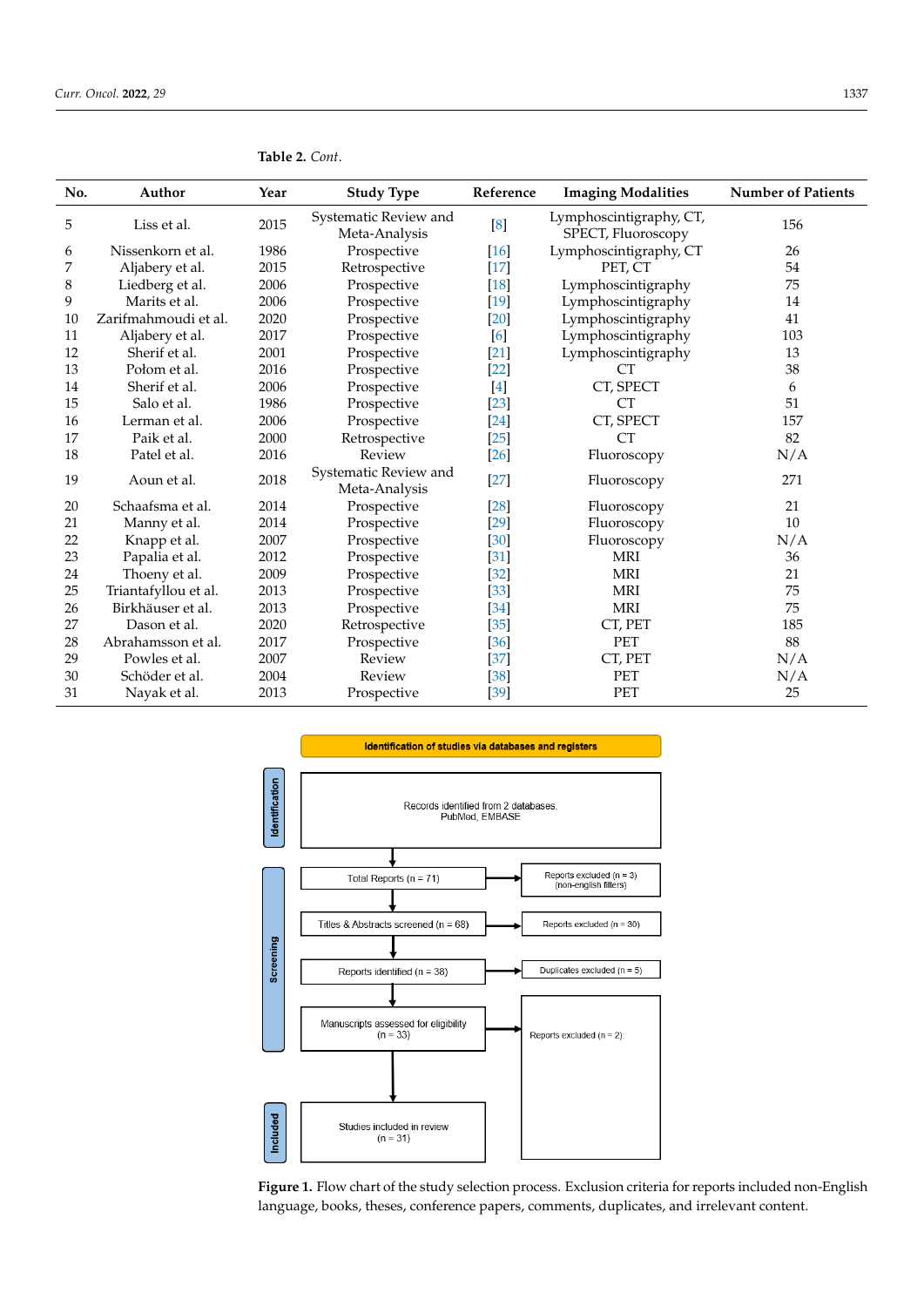Discussion on techniques, technology, and advances in SN identification and biopsy were extracted. Specific techniques were then grouped for the results section and the relevant papers were presented together. Of the 31 studies that were included in this review, 7 discussed multiple methods of detecting sentinel lymph nodes; 5 discussed lymphoscintigraphy/use of radioactive dye; 5 discussed use of computed tomography (CT) and/or single-photon emission computed tomography (SPECT); 5 studies discussed use of near-infrared fluorescence imaging; 4 studies discussed use of magnetic resonance imaging (MRI); and 5 studies discussed the use of on  $[^{18}F]$ -fluorodeoxyglucose-positron emission tomography (FDG-PET).

#### **3. Results**

#### *3.1. Lymphoscintigraphy*

Lymphoscintigraphy is the detection of the gamma (y) radiation given off by radioactive tracers that are injected into the body. It is performed preoperatively to inform surgical lymph node dissection. The most commonly used radiotracer is <sup>99m</sup>Technetium, used to label a colloid, such as a sulphur compound or albumin.  $\frac{99 \text{m}}{100}$  is used as it is less irradiating than some of the early tracers developed (such as  $^{198}$ Au) [\[40\]](#page-11-12). These were initially detected by planar gamma (y) cameras but this was shown to have a low detection rate of only 23% of patients by Liedberg et al. in their pilot study of 75 patients [\[18\]](#page-10-17). Reasons for this could include extensive metastasis obstructing the passage of lymph in the vessels (therefore, preventing the tracer reaching further downstream or forcing it to go to the contralateral side), and radioactive interference from the primary injection, site preventing nearby "hot spots" to be discerned (the "shine-through effect").

Despite the benefits of preoperative lymphatic visualisation and SLN localisation, there are difficulties with low detection rates. Additionally, the general limitations of radiotracer use (summarised below) prevent planar lymphoscintigraphy replacing current pre- or intraoperative modalities.

Blue dyes (for example, Patent Blue) can also be injected similarly to radiotracers. They add a visually distinct marker to lymph nodes, allowing for easier visual intraoperative detection. They are also cost effective, and application is relatively easy [\[18\]](#page-10-17). However, in the study by Liedberg et al., they found there was a low detection rate of 2.67% in their 75-patient cohort [\[18\]](#page-10-17). They also found that if it was not correctly applied into the bladder muscular wall, it could stain the entire operating area blue, obscuring resection margins.

Handheld y-probes are another method of detecting metastatic LNs intraoperatively using radiotracers injected similarly to the previous methods. They indicate the areas of highest radioactivity, likely where the radiotracer has accumulated in LNs. Hotspots are displayed on a 2D black background making correlation with the patient's anatomy challenging. It has been shown to have a higher detection rate than either preoperative lymphoscintigraphy or intraoperative blue dye detection. Indeed, this radio-guided surgery was reported by Liedberg et al. to identify additional SLNs in 7 patients after cystectomy and extended PLND had been performed, showing y-probes' utility to intraoperatively detect SLNs beyond the PLND template [\[18\]](#page-10-17). However, use of handheld y-probes is limited by lack of anatomical information and does not prevent the limitations of metastasis blocking lymph flow and the "shine-through effect". This makes intraoperative anatomical visualisation necessary [\[41\]](#page-11-13).

Limitations of radiotracer use apply to all the three methods mentioned in this section. Limitations include radiation exposure to patients and staff, strong legislative control, limited radiotracer availability, expensive detectors and radiotracers, strong initial signals causing "shine through" (a particular concern in bladder cancer as the injection site in the bladder mucosa will be near many of the perivesical LNs of interest), long preparation times, limited half-life of  $\frac{99m}{C}$  (6 h), allergies to blue dyes, viral transmission (through the albumin-based  $\frac{99m}{2}$  colloids as this is derived from human blood), and dependency on nuclear medicine units [\[42\]](#page-11-14).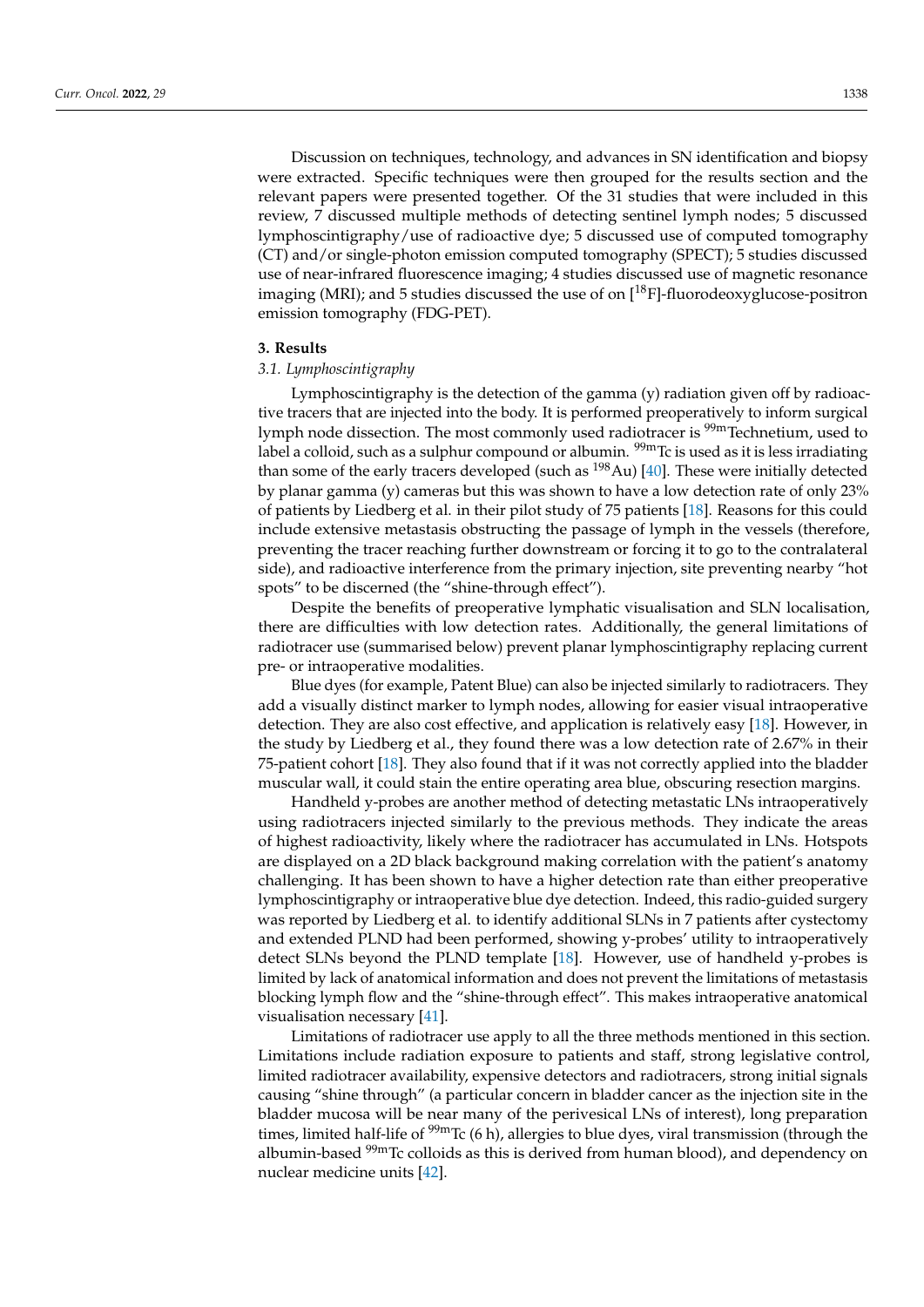## *3.2. Computed Tomography (CT)/Single-Photon Emission Computer Tomography (SPECT)*

Lymphadenectomy and histology are widely regarded as the most accurate methods for detecting metastatic deposits in lymph nodes. However, their association with morbidity—and, rarely, mortality—resulted in CT being explored as one of the first alternatives to evaluating and staging bladder cancer [\[23\]](#page-10-22). CT and MRI are now routinely utilised to stage advanced disease in candidates for radical cystectomy [\[43\]](#page-11-15).

The initial use of CT showed low sensitivity and a high false-negative rate as it relied on visibly enlarged lymph nodes to detect disease spread. Of note, there are benign causes of enlarged lymph nodes, and the internal architecture of the nodes could not be discerned. The node itself may also be lost between the "slices" depending on its size [\[23](#page-10-22)[,31\]](#page-11-3). Paik et al. reported CT resulted in accurate staging of 54.9% of LNs, with 39% under-staging and 6.1% over-staging [\[25\]](#page-10-24).

Single-photon emission computer tomography (SPECT) is an imaging modality that uses radiotracers similarly to other methods mentioned above, but images the radiation given off with a gantry of y-cameras, using software to then create a 3D map of radiation hot spots. Studies combining CT with SPECT have the anatomical benefits of CT with the functional benefits of lymphoscintigraphy imaging [\[44\]](#page-11-16).

The benefits of this technique were demonstrated by Polom et al., who compared these methods in a study of 38 patients with N0 staging according to CT/MRI [\[22\]](#page-10-21). The method involved injecting <sup>99m</sup>Tc-nanocolloid peritumourly via cystoscopy, then Hybrid SPECT/CT was performed 3–8 h later. This technetium tracer is a nanoparticle of radioactive <sup>99m</sup>Tc, releasing y radiation. Preoperative SPECT/CT has repeatedly been shown to significantly impact surgical approach. Polom et al. found using SPECT/CT altered surgical approach in 7.8% of cases to include resection of lymph nodes outside the PLND template. This method is also effective in melanoma, prostate, cervical, and endometrial cancers [\[45](#page-11-17)[–48\]](#page-11-18). For example, Veenstra et al. using SPECT/CT found additional SLNs in 20% of cases and additional anatomical information in 31% of cases than current methods. This then altered the surgical approach in 29% of cases due to new information [\[45\]](#page-11-17). A particular benefit of preoperative SPECT/CT may be in obese patients where intraoperative SLN identification is more challenging, with Lerman et al. reporting an increase in intraoperative identification from 56% to 87% when SPECT/CT was used in these patients [\[24\]](#page-10-23).

The limitations of SPECT are that it does not solve the issue of false-negative lymph nodes due to metastasis obstruction [\[24\]](#page-10-23). It is also a time-consuming and expensive process, requiring earlier admission to allow the SPECT/CT to be performed and interpreted preoperatively, relying on nuclear medicine staff, and has the limitations of radiotracer use, as mentioned earlier.

## *3.3. Positron Emission Tomography (PET)*

Positron Emission Tomography (PET) scans use radioactive tracers to create 3D images similar to SPECT, but where SPECT uses tracers that release gamma rays, PET uses tracers that produce positrons which interact with local electrons in the body, releasing energy through photons, which are then detected [\[44\]](#page-11-16). The tracer used for this modality is  $^{18}F$ fluorodeoxyglucose (FDG), meaning the scan is often referred to as FDG-PET. This glucose analogue differentiates PET from other imaging modalities, as the FDG acts as a proxy for the metabolism of glucose in the body, meaning PET allows functional imaging rather than structural imaging. Its utility in oncology is widely recognised due to the increased metabolic demand of neoplastic cells causing increased FDG uptake to these areas [\[49\]](#page-12-0). This also means that PET can potentially identify metastases in normal sized lymph nodes as it is not reliant on structural changes, unlike conventional CT/MRI. The main use of FDG-PET may be in evaluating lymph nodes deemed suspicious by CT/MRI. This is shown by Dason et al., who studied routine preoperative use of FDG-PET in 185 patients, and found a sensitivity of 92% and a specificity of 91% among 51 suspicious LNs [\[35\]](#page-11-7). This combined use of PET and CT/MRI can effectively rule out suspicious LNs. However, they also found low sensitivities (7–23%) in patients found to be N0 on CT. This is likely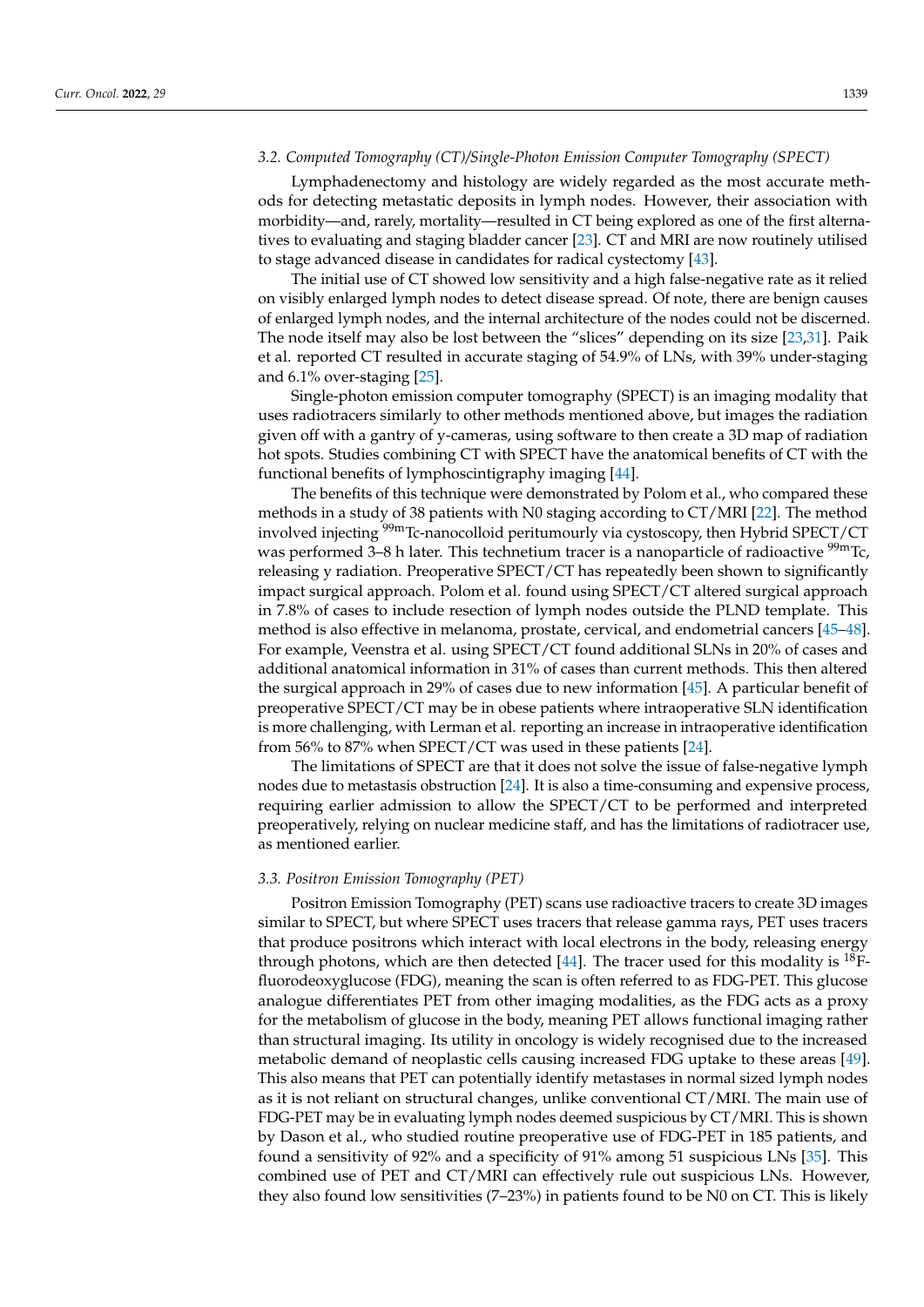due to the low burden of disease with smaller median metastasis diameters, meaning less metabolic requirement and FDG uptake. As such, Dason et al. recommended that FDG-PET should not be used routinely in candidates for radical cystectomy, particularly if they lack clinically suspicious lymph nodes [\[35\]](#page-11-7).

FDG-PET was initially explored to address the weaknesses of CT in detection of sentinel lymph nodes. Large studies by Schöder and Powles have been unable to replicate the encouraging results from smaller studies such as Kosuda et al. and Drieskens et al. [\[6](#page-10-5)[,40,](#page-11-12)[41](#page-11-13)[,50\]](#page-12-1). It also has a higher radiation dosage than CT, is less widely available, more expensive, has a longer acquisition time, and has a higher rate of incidental findings, which prompt further invasive testing, cost, and anxiety for patients [\[35\]](#page-11-7). FDG is also excreted in the urine which interferes with bladder and perivesical LN assessment. Methods to address this include pre-hydration to dilute urinary tracer, bladder catheterisation to limit tracer accumulation, forced diuresis, and using alternative tracers, such as  $^{11}$ C-choline,  $^{11}$ C-acetate, and  $^{11}$ Cmethionine, which demonstrate less urinary excretion. Use of alternative tracers has been shown to be comparable to conventional staging methods [\[37](#page-11-9)[,43\]](#page-11-15). However, among 25 patients, Nayak et al. showed a sensitivity of 96% of detecting primary tumours with FDG-PET after forced diuresis with IV Furosemide (20–40 mg) compared with 92% using CT, and a sensitivity of 78% when detecting positive LNs compared with 44% with CT, suggesting that FDG currently remains the best choice [\[39\]](#page-11-11).

#### *3.4. Magnetic Resonance Imaging (MRI)*

MRI works by using powerful magnets to detect energy released from proton spin displacement to discern between types of tissue [\[51\]](#page-12-2). MRI is another imaging modality which requires changes in lymph node size or aberrant contrast enhancement to detect disease spread. As a result, it generally shows similar results to CT, as both modalities rely on lymph node morphology [\[31\]](#page-11-3). Although both CT and MRI are routinely used to stage disease in candidates for radical cystectomy, MRI has been shown to have a higher summary sensitivity—60% (CT—40%) [\[43\]](#page-11-15). Methods to address its weaknesses include using diffusion-weighted MRI (DW-MRI) and the use of ultra-small, superparamagnetic particles of iron oxide (USPIO) nanoparticles.

DW-MRI studies the random thermal motion of water molecules in the form of an apparent diffusion coefficient (ADC). The random diffusion of water is generally more restricted in neoplastic tissues than normal tissue due to the higher cell density and the abundance of intra- and extracellular membranes. Therefore, neoplastic tissues have lower ADCs than that of regular tissue. Papalia et al. showed the ADC of metastatic lymph nodes was significantly lower than that of regular lymph nodes [\[31\]](#page-11-3). The ADC represents an advantage over CT, and conventional MRI as it is not associated with lesion size. However, DW-MRI does have its own limits. ADC depends on many variables, such as body temperature, tissue pressure, perfusion rate, and magnetic environment, and the interpretation is operator-dependent [\[31\]](#page-11-3). Many of these could be addressed by using an in situ comparison from elsewhere in the body, but this requires further study. The results of DW-MRI showed: a sensitivity of 76.4%; a specificity of 89.4%; a positive predictive value (PPV) of 86.6%; and a negative predictive value (NPV) of 71.4% [\[31\]](#page-11-3). Despite Papalia et al. discerning a significant difference between metastatic and non-metastatic lymph nodes, the limitations of small sample size and the further study needed to develop an organ-based ADC reference still stand.

Ultra-small superparamagnetic particles of iron oxide (USPIO) can be used with preand post-administration MRIs, as well as continuously using handheld magnetometers to guide SLN dissection (similar to how y-probes are used). USPIO are nanoparticles that are injected intravenously which are then carried by the lymph vessels to the nodes. In the nodes, macrophages take them up where the iron oxide's properties cause a hypointense signal (appears darker). In lymph nodes containing malignant cells, the absence of macrophages results in a relatively hyperintense signal from the lack of iron oxide uptake—which is used in SLN identification [\[32\]](#page-11-4). Examples of USPIO include Ferumoxtran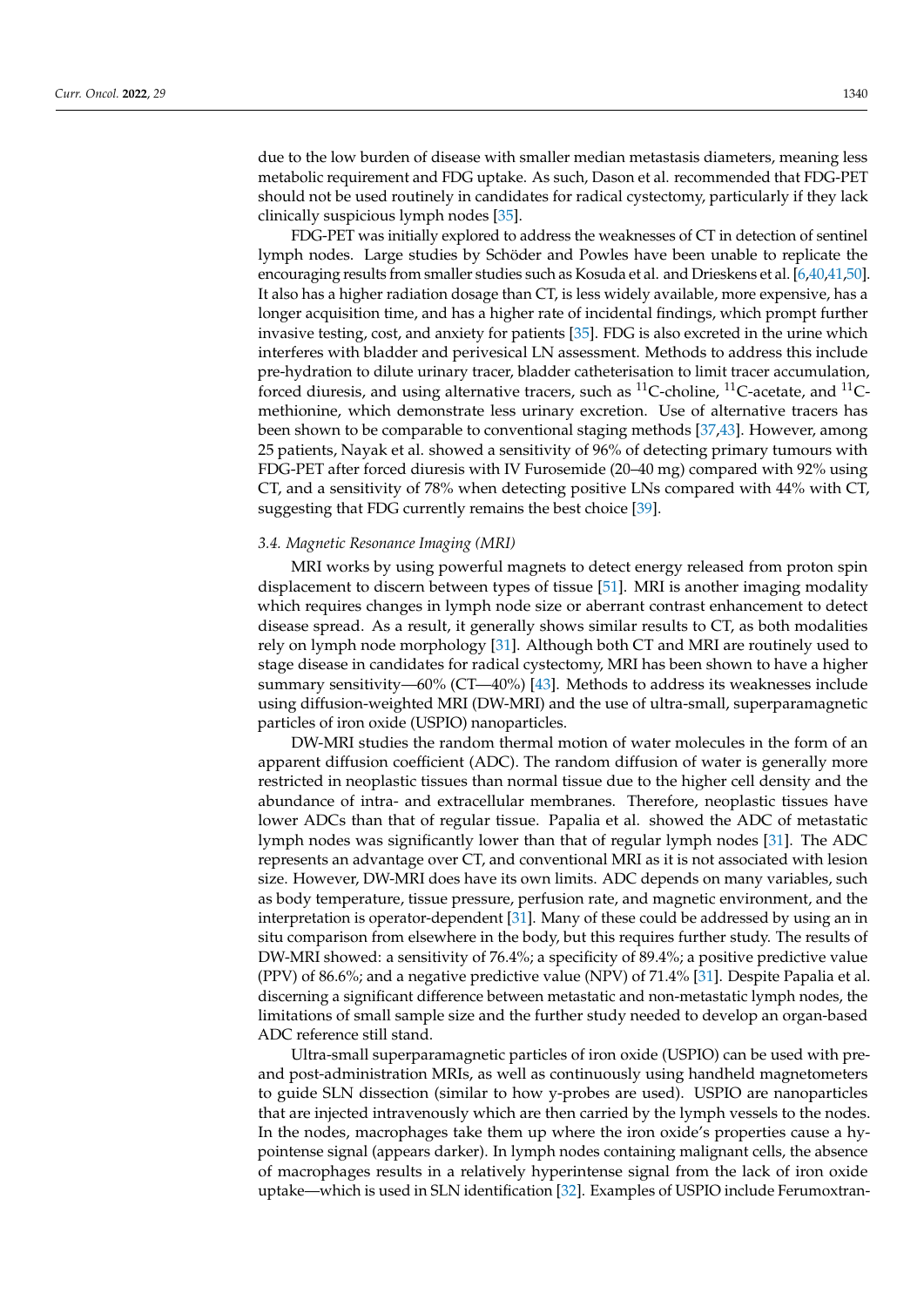10 (SineremÒ, Guerbet, France) and Sienna+ (Endomagnetics LTD, Cambridge, UK). Sienna+ is being used in breast cancer to localise SLNs with the SentiMag<sup>®</sup> detection system (Endomagnetics LTD, Cambridge, UK) [\[42\]](#page-11-14). Thill et al. found this modality to be equivalent to the current gold standard in breast cancer of using <sup>99m</sup>Tc radiotracer for detecting SLNs when compared in parallel, intraoperatively, with the same patient population [\[42\]](#page-11-14). An added benefit of Sienna+ is that it can be visually identified intraoperatively due to its dark brown colour [\[42\]](#page-11-14). To avoid interference with the magnetometer, polymer instruments must be used intraoperatively, preparation time is 20 min compared with up to 29 h required for radiotracers, and the tracer can be injected intraoperatively if using a handheld detection system [\[42\]](#page-11-14). This may be applicable to bladder cancer as well.

Many groups studying USPIO-enhanced MRI did not compare their results to that of extended PLND (the gold standard), limiting the accuracy of their negative predictive values. Triantafyllou et al. did compare their results with extended PLND and studied detection of metastases in normal sized lymph nodes (addressing the limitation of spatial resolution in conventional MRI) [\[33\]](#page-11-5). They reported a sensitivity of 55.0%, a specificity of 85.5%, a PPV of 57.9%, and an NPV of 83.9% in normal sized lymph nodes (where micro-metastases are more likely to be found). However, studying normal sized lymph nodes may have contributed to the relatively low diagnostic accuracy (77.3%) reported, and having false-negative lymph nodes in 41.5% of patients prevents USPIO-enhanced MRI replacing extended PLND [\[33\]](#page-11-5). Deserno et al. similarly showed that USPIO use increased sensitivity from 76% to 96% and NPV from 91% to 98% between pre- and post-contrast MRIs [\[52\]](#page-12-3).

Birkhäuser et al. combined DW-MRI and use of USPIO in a trial of 75 patients with N0 bladder cancer according to CT/MRI [\[34\]](#page-11-6). They demonstrated an improvement to staging for this patient group, with 65–75% of histopathologically proven LN metastases being detected by the 3 readers, with sensitivities from 65% to 75%, specificities from 93% to 96%, and a 25–35% false-negative rate, suggesting improvement over sole DW-MRI use [\[34\]](#page-11-6). Comparison of USPIO-DW-MRI with the pre- and post-USPIO enhancement MRI method described by Deserno et al. showed a similar degree of accuracy; however, the USPIO-DW-MRI method required significantly less time to interpret than comparison of the preand post-contrast images that the Deserno method required (13 min vs. 80 min per patient, respectively) [\[32\]](#page-11-4). Additionally, it may be assumed that the USPIO-DW-MRI images were relatively easy to interpret, as the radiologists who reviewed them were not familiar with the technique.

MRI avoids many of the drawbacks of radiotracer use mentioned above. It also has the benefit of providing results faster than histopathological analysis (interpretation in minutes rather than hours). However, MRI has a high initial cost, slow acquisition, and requires expertise to interpret the results. In addition, USPIO-enhanced MRI, requiring a pre- and post-contrast scan, would further delay progress, as 24–36 h must be kept between the 2 scans.

## *3.5. Indocyanine Green (ICG) Near Infrared (NIR) Fluorescence*

Optical imaging using near-infrared (NIR) fluorescence has emerged recently as a safe, real-time method of identifying lymph nodes intraoperatively. It uses intravenous injection of a fluorescent dye indocyanine green (ICG), which has a peak absorption in the NIR wavelength range (820 nm). This means it can be detected by these NIR waves at depths of 5–10 mm in tissues [\[27\]](#page-10-26). As the NIR spectrum is also outside visible light, it does not affect the surgical field. ICG's half-life within the body is around 3–4 min and is excreted by the liver [\[27\]](#page-10-26).

This technique has already enjoyed some success in identifying SLNs, with Jewell et al. identifying 95% of SLNs in their trial of 227 patients with uterine and cervical cancers by injecting ICG intracervically [\[53\]](#page-12-4), and Schaafsma et al. achieving a 92% detection rate in patients with high grade bladder cancer when appropriately distending the bladder to maximise lymph drainage [\[28\]](#page-11-0).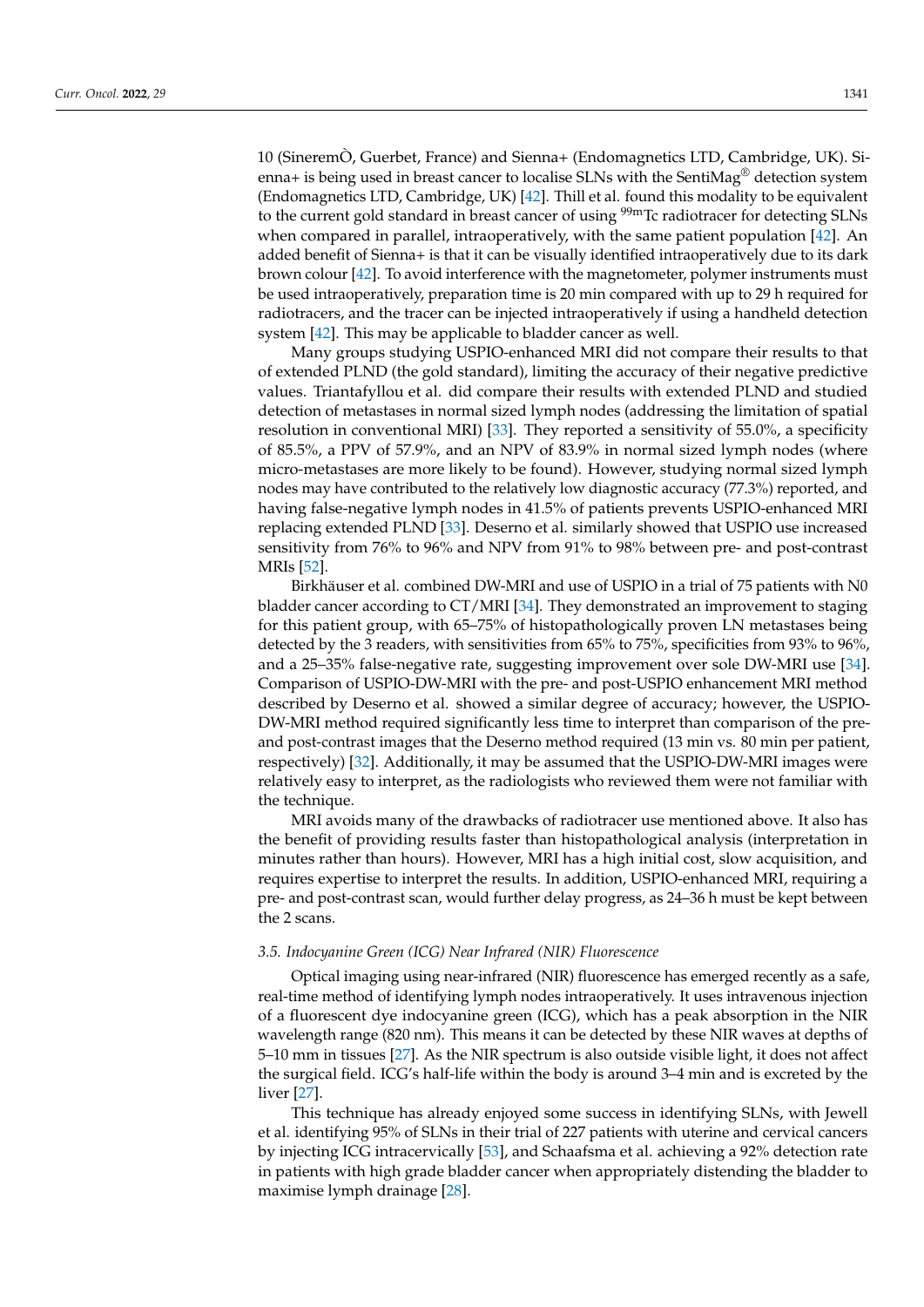Polom et al. compared NIR ICG fluorescence with <sup>99m</sup>Tc radiotracer use in detecting SLNs in 47 patients with MIBC [\[13\]](#page-10-12). They reported NIR ICG imaging detected all the same lymph nodes as <sup>99m</sup>Tc, but also managed to detect further LNs that the radiotracer did not in 25.6% of patients, leading to statistically significant differences in outcomes.

NIR ICG fluorescence imaging has the potential to improve bilateral SLN mapping without the drawbacks of a radiotracer, like those of  $\frac{99m}{C}$ , and allows observation of live lymphatic outflow. Its visualisation properties were shown to be more helpful intraoperatively than blue dye by Brouwer et al., who visualised 96.8% of SLNs with ICG in their trial of 65 patients with penile cancer, compared with 55.7% of SLNs using blue dye [\[41\]](#page-11-13). Additionally, fluorescence imaging of the dissected SLNs that were not visualised intraoperatively in this study confirmed the presence of fluorescence, suggesting they were obscured by other tissue intraoperatively. They were also studying the utility of combining the optical properties of ICG with the radioactive properties of  $\frac{99 \text{m}}{2}$  to using the combined formulation to use gamma radiation and visual detection to guide sentinel lymph node dissection. This means the current standard of SLN mapping using radiotracer is preserved, with the added benefit of visual fluorescence lasting up to (and possibly beyond) 27 h after tracer injection without additional injection, allowing for a broader range of surgical protocols [\[41\]](#page-11-13). ICG may be considered superior to blue dye for the intended purpose of intraoperative visualisation of SLNs.

ICG NIR fluorescence-guided lymph node dissection has limitations as well. It seems to be more effective in patients with lower BMIs, with Jewell et al. finding a significant difference in median BMI of those with successful mapping (30 kg/m<sup>2</sup>) and those with unsuccessful mapping (41.2 kg/m<sup>2</sup>), most likely due to the limited tissue penetration NIR offers [\[53\]](#page-12-4). This tissue penetrance is another limitation of ICG NIR fluorescence as it is inferior to that of radioactive signals [\[41\]](#page-11-13). Advances in fluorescence imaging may expand the utility of ICG NIR fluorescence in the future.

#### **4. Discussion**

Detection of sentinel lymph nodes in urinary bladder cancer is an ongoing challenge. Current detection methods using CT and MRI have well documented benefits and limitations. Such anatomical imaging modalities rely on detecting abnormal sizes of lymph nodes. This means that metastases in normal sized lymph nodes are often missed, leading to a proportion of patients being under-staged and contributing to the relatively high false-negative rate (25–40%) of these modalities [\[6](#page-10-5)[,34](#page-11-6)[,50](#page-12-1)[,54](#page-12-5)[,55\]](#page-12-6). The false-negative rate is the single most important index of diagnostic performance in sentinel lymph node detection, as positive nodes that are not detected and therefore not dissected may seed further metastases.

Anatomical imaging modalities, such as CT and MRI, rely on discernible, concerning changes that can be seen in lymph nodes, leading to lower sensitivity (particularly in early disease where changes may not be visually obvious). However, their ubiquitous nature and relatively low cost compared with more specialist methods means they remain useful as early steps in the diagnostic pathway.

Functional imaging is possible using FDG-PET and DW-MRI. These modalities are not restricted to detecting visually discernible changes and therefore can be used to detect earlier stages of disease. They are also useful in detecting disease spread where conventional staging has left uncertainty, such as assessing suspicious LNs found on CT/MRI.

Another exciting technique which can augment the results from existing imaging modalities is the use of radiomics studies, which involve extracting quantitative data from medical images and using machine learning to analyse these to answer a clinical question [\[56](#page-12-7)[,57\]](#page-12-8). This field has already shown success in differentiating tumour grade in bladder cancer using radiomics features extracted from MRI images [\[58\]](#page-12-9). This work has been further expanded to develop and validate MRI- and CT-based radiomics signatures for preoperative prediction of lymph node metastases, demonstrating a favourable discrimination ability in both [\[59](#page-12-10)[,60\]](#page-12-11). A similar discrimination ability was also demonstrated in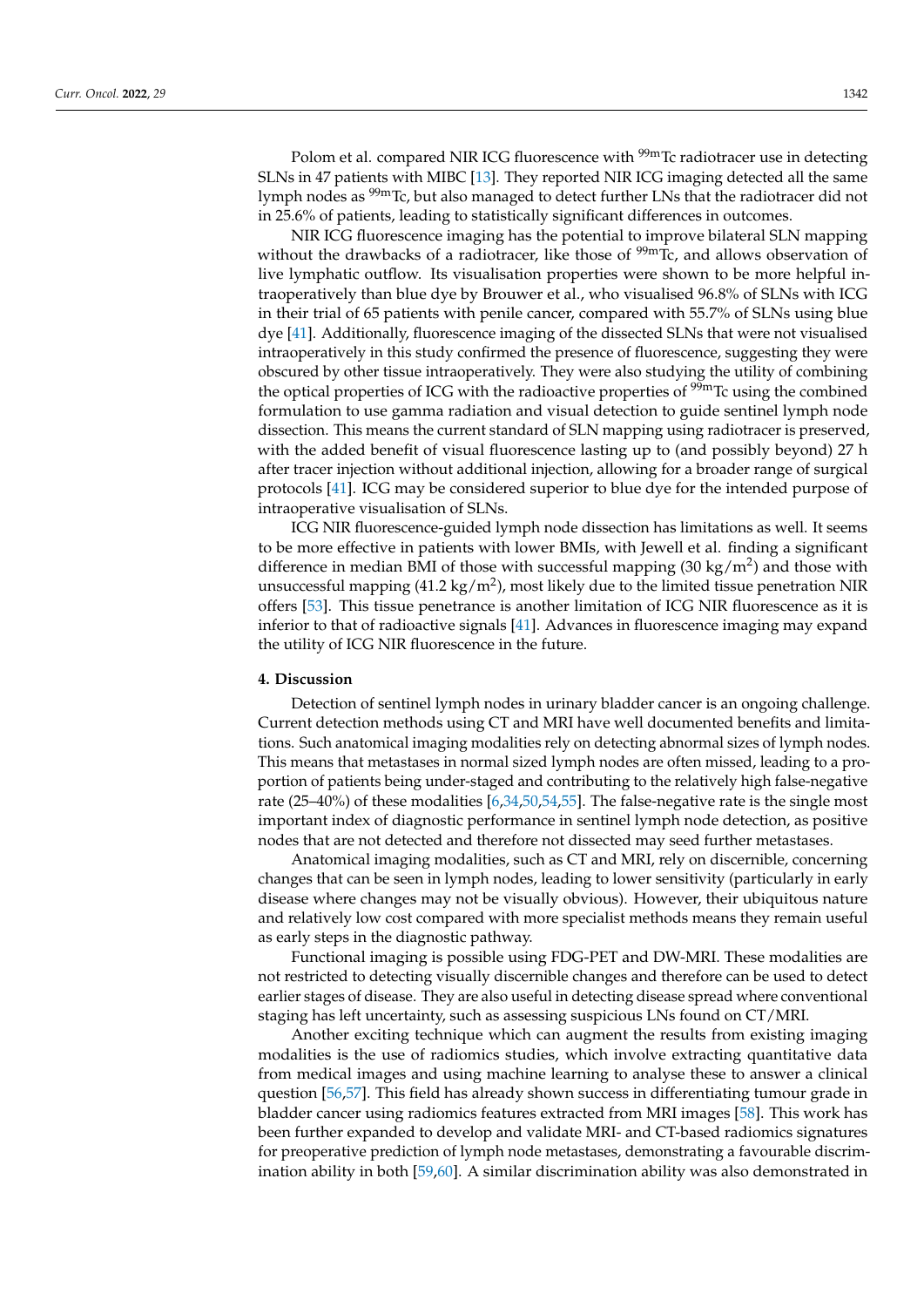the MRI-reported LN-negative population, which is encouraging, as CT and MRI tend to under-stage patients and may miss LN metastases, as mentioned previously.

Current evidence shows that use of radioactive tracers for lymphoscintigraphy provide most utility when combined with use of handheld y-probes intraoperatively. This is further enhanced when an imaging modality is used to add anatomical detail which is missing from this combination. This could be in the form of preoperative SPECT or combined SPECT-CT, which has been shown to significantly affect management plans in PLND in bladder cancer compared with conventional staging.

Methods that introduce radioactive (for example  $\frac{99 \text{m}}{1}$ Tc, blue dye), magnetic (for example USPIO), and fluoroscopic (for example ICG) tracers all have the advantage of being able to identify SLNs outside the standard PNLD template, improving dissection yield and modifying the surgical approach to account for these. They can also help address the phenomenon of "skip lesions", where metastatic LNs are found above the common iliac bifurcation (outside the pelvic region) [\[61\]](#page-12-12). This phenomenon may occur due to upstream lymph nodes being obstructed by tumour cells or limitations in the studies, meaning upstream lymph nodes were not detected. Imaging modalities, such as lymphoscintigraphy, SPECT, USPIO-enhanced MRI, and fluoroscopy (where a tracer may flow irrespective of arbitrary anatomical boundaries), would all be beneficial in SLN identification in this scenario.

High false-negative results in many studies may be due to the bilateral nature of bladder lymphatic drainage independent of tumour side ("crossover phenomenon"). This was observed by various studies, and varied between 7% and 45% [\[4](#page-10-3)[,14](#page-10-13)[,15\]](#page-10-14). This may lead to concurrent sentinel lymph node appearances along different drainage pathways.

Systematic reviews and meta-analyses in oesophageal, cervical, and breast cancers show that lower-grade tumours are associated with higher detection rates of SLNs, suggesting that SLN biopsy should be limited to lower T stages (T1 and T2) [\[62–](#page-12-13)[65\]](#page-12-14), which was also reflected in Zarifmahmoudi et al.'s single-centre experience of 41 bladder cancer patients, with a detection rate of 75% in T3–T4 patients and 94% in T1–T2 patients [\[20\]](#page-10-19). However, LN staging in early disease progression cannot be clearly recommended, because, unfortunately, most studies included patients with advanced bladder cancer, meaning further evidence on detection of LN status in earlier disease is limited. Furthermore, many studies did not correlate the clinical lymph node status of the patient with the results from the detection modalities.

Assessment of prognostic factors is essential to guide treatment decisions and patient counselling. Cancer staging is most commonly used as a predictive tool for overall outcomes of bladder cancer, which can feed into the more specific prognostic markers for lymph node dissection, such as lymph node status and number of dissected LNs. An increasing number of dissected LNs demonstrated continued improvement in probability of survival. However, the therapeutic utility of lymph node dissection in bladder cancer and the association of extent of dissection with prognosis have limited and inconsistent evidence [\[66\]](#page-12-15). This is further complicated by lymph node density and number of dissected nodes, which are used to define adequate PLND. As Bruins et al. show in their systematic review, performing lymph node dissection confers favourable outcomes compared with no lymph node dissection for patients undergoing radical cystectomy in MIBC, and should be routinely performed for this cohort [\[67\]](#page-12-16). Despite weak evidence based on retrospective, non-randomised studies with high risks of bias and confounding, there appears to be some consensus on the extended PLND (e-PLND) showing better recurrence-free survival (RFS) and disease-specific survival (DSS) than lesser degrees of dissection [\[67–](#page-12-16)[70\]](#page-12-17). However, the anatomical boundaries of e-PLND (which some argue is up to the level of the inferior mesenteric artery) are not consistent across studies [\[71\]](#page-12-18). Additionally, the first prospective, multicentre phase 3 trial studying lymph node templates failed to show improved outcomes with RFS, DSS or overall survival with e-PLND compared with lesser degrees of dissection [\[72\]](#page-13-0). Shariat et al. studied the probability of survival of bladder cancer patients and determined lymph node dissection limited to the true pelvis may be adequate for Ta and Tis stages to provide >90% probability of survival; whereas, an e-PLND may be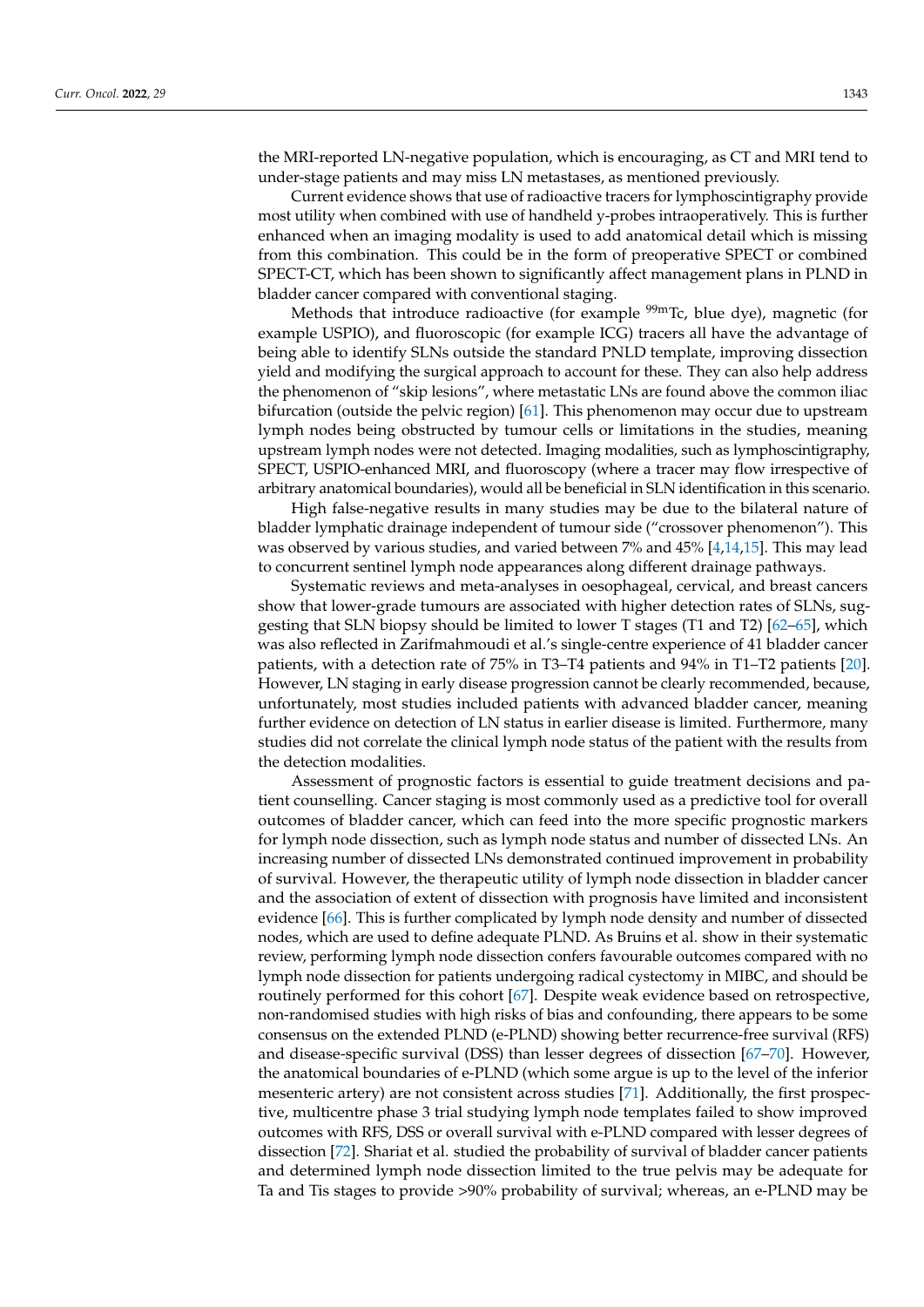required for the same effect in patients with T1 or higher cancer [\[65\]](#page-12-14). However, it is hoped that an ongoing prospective trial with a larger sample size will be able to clarify the role of e-PLND further and establish clear recommendations regarding PLND extent [\[73\]](#page-13-1).

Neoadjuvant chemotherapy has been shown to improve overall survival in patients with bladder cancer through phase 3 multicentre trials and meta-analyses [\[74](#page-13-2)[,75\]](#page-13-3). However, due to the variable response rate many patients will not benefit from this. This, combined with the difficulty in identifying the cohort who would benefit, means it is not used as often as guidelines may recommend [\[76\]](#page-13-4). Therefore, identifying patients who are at high risk of LN metastases through functional and augmented imaging using radiomics or tracers helps identify the patients where e-PLND and neoadjuvant chemotherapy might be appropriate.

The limitations of all the SLN detection studies include the lack of node-to-node correlation between imaging modality and gold standard histopathologic analysis, and differences in study design—the experience of the reporting radiologist, enhancement technique, tracer choice and size, criteria defining positive lymph nodes, administration of neoadjuvant chemotherapy, staging of patient cohorts, non-standardised PLND templates, imaging equipment, and extent of lymphadenectomy [\[43\]](#page-11-15). This means that individual discrepancies in detection outcome between modalities cannot be compared, and patients are often used as units of analysis (leading to heterogenous and often incomparable results). This is exemplified by the sensitivity range from 33% to 100% and specificity range from 58% to 100%, found by Crozier et al. in their systematic review and meta-analysis comparing imaging modalities in bladder cancer staging prior to radical cystectomy [\[43\]](#page-11-15).

A common limitation across most of the studies we included is the issue of being underpowered and mostly monocentric. Additionally, 5 studies that were included in this paper were non-systematic reviews, and 20 out of 31 studies included were heterogenous prospective studies. The variety of methodologies, variability in quality of research, risk of bias, and confounding factors limit the conclusions that can be drawn from them.

There is currently no consensus on routine use of FDG-PET, USPIO-enhanced MRI, or fluoroscopy for nodal staging. While each of these methods have had positive findings with regard to higher sensitivity than CT alone, they are unlikely to replace it currently, due to the speed of results and wide availability CT offers.

Further study is needed to characterise the utility of these anatomical, radioactive, and functional detection modalities (individually and in combination), through independent testing; this is necessary because the current evidence base—largely consisting of non-randomised, heterogenous studies—cannot support changes to surgical or chemotherapeutic strategies. Despite promising initial results from newer modalities using USPIOenhanced MRI, DW-MRI, SPECT/CT, and ICG NIR fluoroscopy, the current evidence basis limits any clear recommendations to change guidelines for detection of sentinel lymph nodes in bladder cancer. Large, multicentre, prospective trials are needed to confidently support such a change; however, the use of these novel modalities secondary to current methods to determine the status of suspicious lymph nodes has shown success and demonstrated clinical utility.

Recent advancements in technology have seen a rapid development in lymph node mapping methodologies. More work is needed to validate these modalities, but they represent an enticing prospect of more sensitive and anatomically accurate sentinel lymph nodes detection, allowing earlier detection and prevention of disease progression, and—by helping to guide the extent and limits of lymph node dissection during radical cystectomy improving the quality of this lifesaving procedure.

**Author Contributions:** Conceptualization, N.V., J.T. and K.D.; methodology, A.S., A.W. and J.H.; formal analysis, A.S.; data curation, A.S., A.W. and J.H.; writing—original draft preparation, A.S.; writing—review and editing, A.S., A.W., J.H. and N.V.; supervision, N.V. All authors have read and agreed to the published version of the manuscript.

**Funding:** This research received no external funding.

**Conflicts of Interest:** The authors declare no conflict of interest.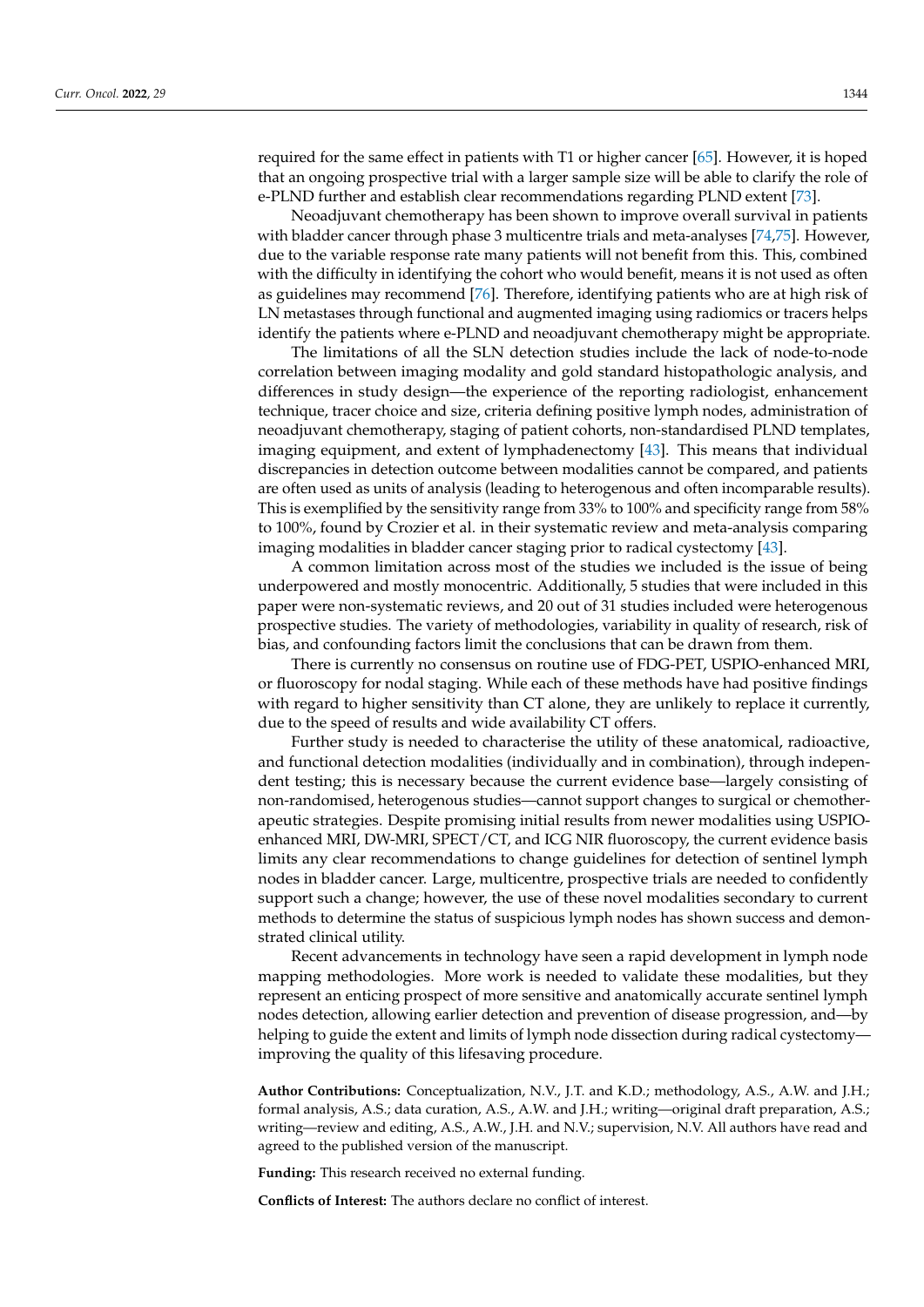# **References**

- <span id="page-10-0"></span>1. Tomlinson, B.; Lin, T.Y.; Dall'Era, M.; Pan, C.X. Nanotechnology in bladder cancer: Current state of development and clinical practice. *Nanomedicine* **2015**, *10*, 1189. [\[CrossRef\]](http://doi.org/10.2217/nnm.14.212) [\[PubMed\]](http://www.ncbi.nlm.nih.gov/pubmed/25929573)
- <span id="page-10-1"></span>2. Avis, N.E.; Smith, K.W.; McGraw, S.; Smith, R.G.; Petronis, V.M.; Carver, C.S. Assessing quality of life in adult cancer survivors (QLACS). *Qual. Life Res.* **2005**, *14*, 1007–1023. [\[CrossRef\]](http://doi.org/10.1007/s11136-004-2147-2) [\[PubMed\]](http://www.ncbi.nlm.nih.gov/pubmed/16041897)
- <span id="page-10-2"></span>3. Avis, N.E.; Deimling, G.T. Cancer survivorship and aging. *Cancer* **2008**, *113*, 3519–3529. [\[CrossRef\]](http://doi.org/10.1002/cncr.23941) [\[PubMed\]](http://www.ncbi.nlm.nih.gov/pubmed/19058151)
- <span id="page-10-3"></span>4. Sherif, A.; Garske, U.; de La Torre, M.; Thörn, M. Hybrid SPECT-CT: An Additional Technique for Sentinel Node Detection of Patients with Invasive Bladder Cancer. *Eur. Urol.* **2006**, *50*, 83–91. [\[CrossRef\]](http://doi.org/10.1016/j.eururo.2006.03.002)
- <span id="page-10-4"></span>5. Bassi, P.; Ferrante, G.D.; Piazza, N.; Spinadin, R.; Carando, R.; Pappagallo, G.; Pagano, F. Prognostic factors of outcome after radical cystectomy for bladder cancer: A retrospective study of a homogeneous patient cohort. *J. Urol.* **1999**, *161*, 1494–1497. [\[CrossRef\]](http://doi.org/10.1016/S0022-5347(05)68936-7)
- <span id="page-10-5"></span>6. Aljabery, F.; Shabo, I.; Olsson, H.; Gimm, O.; Jahnson, S. Radio-guided sentinel lymph node detection and lymph node mapping in invasive urinary bladder cancer: A prospective clinical study. *BJU Int.* **2017**, *120*, 329–336. [\[CrossRef\]](http://doi.org/10.1111/bju.13700)
- <span id="page-10-6"></span>7. Dorin, R.P.; Daneshmand, S.; Eisenberg, M.S.; Chandrasoma, S.; Cai, J.; Miranda, G.; Nichols, P.W.; Skinner, D.G.; Skinner, E.C. Lymph node dissection technique is more important than lymph node count in identifying nodal metastases in radical cystectomy patients: A comparative mapping study. *Eur. Urol.* **2011**, *60*, 946–952. [\[CrossRef\]](http://doi.org/10.1016/j.eururo.2011.07.012)
- <span id="page-10-7"></span>8. Liss, M.A.; Noguchi, J.; Lee, H.J.; Vera, D.R.; Kader, A.K. Sentinel lymph node biopsy in bladder cancer: Systematic review and technology update. *Indian J. Urol.* **2015**, *31*, 170–175. [\[CrossRef\]](http://doi.org/10.4103/0970-1591.159601)
- <span id="page-10-8"></span>9. Cabanas, R. An approach for the treatment of penile carcinoma. *Cancer* **1977**, *39*, 456–466. [\[CrossRef\]](http://doi.org/10.1002/1097-0142(197702)39:2<456::AID-CNCR2820390214>3.0.CO;2-I)
- <span id="page-10-9"></span>10. Tanis, P.J.; Nieweg, O.E.; Valdés Olmos, R.A.; Rutgers, E.J.T.; Kroon, B.B.R. History of sentinel node and validation of the technique. *Breast Cancer Res.* **2001**, *3*, 109–112. [\[CrossRef\]](http://doi.org/10.1186/bcr281)
- <span id="page-10-10"></span>11. Wong, G.; Greenhalgh, T.; Westhorp, G.; Buckingham, J.; Pawson, R. RAMESES publication standards: Meta-narrative reviews. *J. Adv. Nurs.* **2013**, *69*, 987–1004. [\[CrossRef\]](http://doi.org/10.1111/jan.12092) [\[PubMed\]](http://www.ncbi.nlm.nih.gov/pubmed/23356699)
- <span id="page-10-11"></span>12. Zarifmahmoudi, L.; Ghorbani, H.; Sadri, K.; Tavakkoli, M.; Keshvari, M.; Salehi, M.; Sadeghi, R. Sentinel Node Biopsy in Urothelial Carcinoma of the Bladder: Systematic Review and Meta-Analysis. *Urol. Int.* **2019**, *103*, 373–382. [\[CrossRef\]](http://doi.org/10.1159/000497310) [\[PubMed\]](http://www.ncbi.nlm.nih.gov/pubmed/30836375)
- <span id="page-10-12"></span>13. Polom, W.; Markuszewski, M.; Cytawa, W.; Czapiewski, P.; Lass, P.; Matuszewski, M. Fluorescent Versus Radioguided Lymph Node Mapping in Bladder Cancer. *Clin. Genitourin. Cancer* **2017**, *15*, e405–e409. [\[CrossRef\]](http://doi.org/10.1016/j.clgc.2016.11.007)
- <span id="page-10-13"></span>14. Lusuardi, L.; Janetschek, G. Update on use of enhanced imaging to optimize lymphadenectomy in patients undergoing minimally invasive surgery for urothelial cancer of the bladder. *Curr. Urol. Rep.* **2013**, *14*, 124–129. [\[CrossRef\]](http://doi.org/10.1007/s11934-013-0304-2) [\[PubMed\]](http://www.ncbi.nlm.nih.gov/pubmed/23341374)
- <span id="page-10-14"></span>15. Salminen, A.P.; Jambor, I.; SyvÄnen, K.T.; BostrÖm, P.J. Update on Novel Imaging Techniques for the detection of lymph node metastases in bladder cancer. *Minerva Urol. Nefrol.* **2016**, *68*, 138–149.
- <span id="page-10-15"></span>16. Nissenkorn, I.; Winkler, H.; Servadio, C.; Melloul, M.; Lubin, E.; Idelsohn, A.R.; Hadar, H. A comparative evaluation of lymphoscintigraphy versus lymphangiography and computerized tomography scanning in diagnosis of lymph node metastases in advanced bladder cancer. *J. Urol.* **1986**, *136*, 825–827. [\[CrossRef\]](http://doi.org/10.1016/S0022-5347(17)45093-2)
- <span id="page-10-16"></span>17. Aljabery, F.; Lindblom, G.; Skoog, S.; Shabo, I.; Olsson, H.; Rosell, J.; Jahnson, S. PET/CT versus conventional CT for detection of lymph node metastases in patients with locally advanced bladder cancer. *BMC Urol.* **2015**, *15*, 87. [\[CrossRef\]](http://doi.org/10.1186/s12894-015-0080-z)
- <span id="page-10-17"></span>18. Liedberg, F.; Chebil, G.; Davidsson, T.; Gudjonsson, S.; Månsson, W. Intraoperative sentinel node detection improves nodal staging in invasive bladder cancer. *J. Urol.* **2006**, *175*, 84–88. [\[CrossRef\]](http://doi.org/10.1016/S0022-5347(05)00066-2)
- <span id="page-10-18"></span>19. Marits, P.; Karlsson, M.; Sherif, A.; Garske, U.; Thörn, M.; Winqvist, O. Detection of immune responses against urinary bladder cancer in sentinel lymph nodes. *Eur. Urol.* **2006**, *49*, 59–70. [\[CrossRef\]](http://doi.org/10.1016/j.eururo.2005.09.010)
- <span id="page-10-19"></span>20. Zarifmahmoudi, L.; Ghorbani, H.; Sadeghi, R.; Sadri, K.; Tavakkoli, M.; Keshvari, M.; Salehi, M. Sentinel lymph node biopsy in muscle-invasive bladder cancer: Single-center experience. *Ann. Nucl. Med.* **2020**, *34*, 718–724. [\[CrossRef\]](http://doi.org/10.1007/s12149-020-01502-6)
- <span id="page-10-20"></span>21. Sherif, A.; De La Torre, M.; Malmström, P.U.; Thörn, M. Lymphatic mapping and detection of sentinel nodes in patients with bladder cancer. *J. Urol.* **2001**, *166*, 812–815. [\[CrossRef\]](http://doi.org/10.1016/S0022-5347(05)65842-9)
- <span id="page-10-21"></span>22. Połom, W.; Markuszewski, M.; Cytawa, W.; Lass, P.; Matuszewski, M. Radio-guided lymph node mapping in bladder cancer using SPECT/CT and intraoperative γ-probe methods. *Clin. Nucl. Med.* **2016**, *41*, e362–e367. [\[CrossRef\]](http://doi.org/10.1097/RLU.0000000000001224) [\[PubMed\]](http://www.ncbi.nlm.nih.gov/pubmed/27055134)
- <span id="page-10-22"></span>23. Salo, J.O.; Kivisaari, L.; Rannikko, S.; Lehtonen, T. The value of CT in detecting pelvic lymph node metastases in cases of bladder and prostate carcinoma. *Scand. J. Urol. Nephrol.* **1986**, *20*, 261–265. [\[CrossRef\]](http://doi.org/10.3109/00365598609024509)
- <span id="page-10-23"></span>24. Lerman, H.; Metser, U.; Lievshitz, G.; Sperber, F.; Shneebaum, S.; Even-Sapir, E. Lymphoscintigraphic sentinel node identification in patients with breast cancer: The role of SPECT-CT. *Eur. J. Nucl. Med. Mol. Imaging* **2006**, *33*, 329–337. [\[CrossRef\]](http://doi.org/10.1007/s00259-005-1927-4) [\[PubMed\]](http://www.ncbi.nlm.nih.gov/pubmed/16220303)
- <span id="page-10-24"></span>25. Paik, M.L.; Scolieri, M.J.; Brown, S.L.; Spirnak, J.P.; Resnick, M.I. Limitations of computerized tomography in staging invasive bladder cancer before radical cystectomy. *J. Urol.* **2000**, *163*, 1693–1696. [\[CrossRef\]](http://doi.org/10.1016/S0022-5347(05)67522-2)
- <span id="page-10-25"></span>26. Patel, M.N.; Hemal, A.K. Molecular Targeted Fluorescence-Guided Intraoperative Imaging of Bladder Cancer Nodal Drainage Using Indocyanine Green During Radical and Partial Cystectomy. *Curr. Urol. Rep.* **2016**, *17*, 74. [\[CrossRef\]](http://doi.org/10.1007/s11934-016-0633-z)
- <span id="page-10-26"></span>27. Aoun, F.; Albisinni, S.; Zanaty, M.; Hassan, T.; Janetschek, G.; Velthoven, R. van Indocyanine greenfluorescence-guidedsentinel lymph node identification in urologic cancers: A systematic review and meta-analysis. *Minerva Urol. Nefrol.* **2018**, *70*, 361–369. [\[CrossRef\]](http://doi.org/10.23736/S0393-2249.17.02932-0)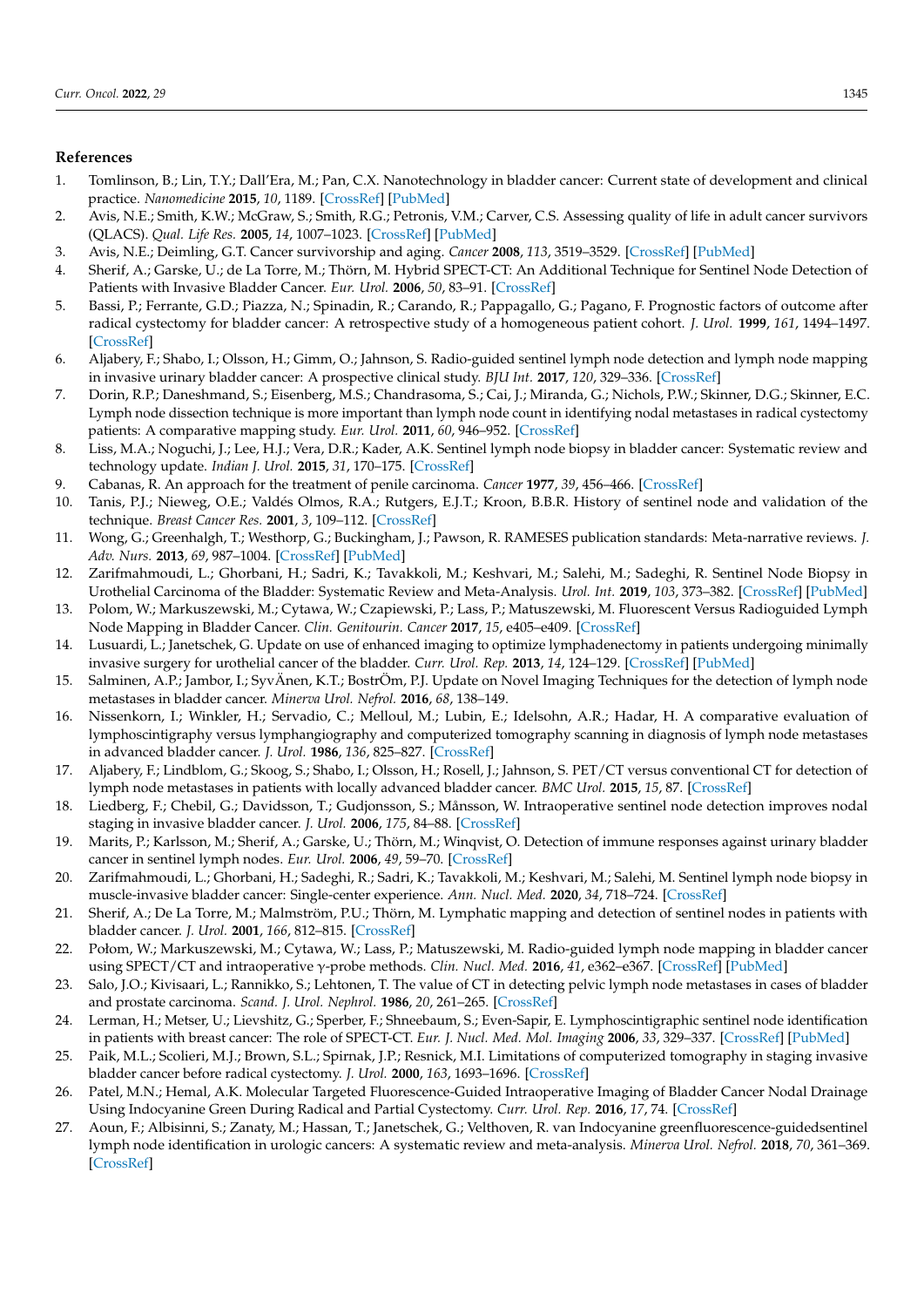- <span id="page-11-0"></span>28. Schaafsma, B.E.; Verbeek, F.P.R.; Elzevier, H.W.; Tummers, Q.R.J.G.; Van Der Vorst, J.R.; Frangioni, J.V.; Van De Velde, C.J.H.; Pelger, R.C.M.; Vahrmeijer, A.L. Optimization of Sentinel Lymph Node Mapping in Bladder Cancer using Near-Infrared Fluorescence Imaging. *J. Surg. Oncol.* **2014**, *110*, 845. [\[CrossRef\]](http://doi.org/10.1002/jso.23740)
- <span id="page-11-1"></span>29. Manny, T.B.; Hemal, A.K. Fluorescence-enhanced robotic radical cystectomy using unconjugated indocyanine green for pelvic lymphangiography, tumor marking, and mesenteric angiography: The initial clinical experience. *Urology* **2014**, *83*, 824–830. [\[CrossRef\]](http://doi.org/10.1016/j.urology.2013.11.042)
- <span id="page-11-2"></span>30. Knapp, D.W.; Adams, L.G.; DeGrand, A.M.; Niles, J.D.; Ramos-Vara, J.A.; Weil, A.B.; O'Donnell, M.A.; Lucroy, M.D.; Frangioni, J.V. Sentinel Lymph Node Mapping of Invasive Urinary Bladder Cancer in Animal Models Using Invisible Light. *Eur. Urol.* **2007**, *52*, 1700–1709. [\[CrossRef\]](http://doi.org/10.1016/j.eururo.2007.07.007)
- <span id="page-11-3"></span>31. Papalia, R.; Simone, G.; Grasso, R.; Augelli, R.; Faiella, E.; Guaglianone, S.; Cazzato, R.; Del Vescovo, R.; Ferriero, M.; Zobel, B.; et al. Diffusion-weighted magnetic resonance imaging in patients selected for radical cystectomy: Detection rate of pelvic lymph node metastases. *BJU Int.* **2012**, *109*, 1031–1036. [\[CrossRef\]](http://doi.org/10.1111/j.1464-410X.2011.10446.x)
- <span id="page-11-4"></span>32. Thoeny, H.C.; Triantafyllou, M.; Birkhaeuser, F.D.; Froehlich, J.M.; Tshering, D.W.; Binser, T.; Fleischmann, A.; Vermathen, P.; Studer, U.E. Combined ultrasmall superparamagnetic particles of iron oxide-enhanced and diffusion-weighted magnetic resonance imaging reliably detect pelvic lymph node metastases in normal-sized nodes of bladder and prostate cancer patients. *Eur. Urol.* **2009**, *55*, 761–769. [\[CrossRef\]](http://doi.org/10.1016/j.eururo.2008.12.034) [\[PubMed\]](http://www.ncbi.nlm.nih.gov/pubmed/19144456)
- <span id="page-11-5"></span>33. Triantafyllou, M.; Studer, U.E.; Birkhäuser, F.D.; Fleischmann, A.; Bains, L.J.; Petralia, G.; Christe, A.; Froehlich, J.M.; Thoeny, H.C. Ultrasmall superparamagnetic particles of iron oxide allow for the detection of metastases in normal sized pelvic lymph nodes of patients with bladder and/or prostate cancer. *Eur. J. Cancer* **2013**, *49*, 616–624. [\[CrossRef\]](http://doi.org/10.1016/j.ejca.2012.09.034) [\[PubMed\]](http://www.ncbi.nlm.nih.gov/pubmed/23084842)
- <span id="page-11-6"></span>34. Birkhäuser, F.D.; Studer, U.E.; Froehlich, J.M.; Triantafyllou, M.; Bains, L.J.; Petralia, G.; Vermathen, P.; Fleischmann, A.; Thoeny, H.C. Combined ultrasmall superparamagnetic particles of iron oxide-enhanced and diffusion-weighted magnetic resonance imaging facilitates detection of metastases in normal-sized pelvic lymph nodes of patients with bladder and prostate cancer. *Eur. Urol.* **2013**, *64*, 953–960. [\[CrossRef\]](http://doi.org/10.1016/j.eururo.2013.07.032)
- <span id="page-11-7"></span>35. Dason, S.; Wong, N.C.; Donahue, T.F.; Meier, A.; Zheng, J.; Mannelli, L.; Di Paolo, P.L.; Dean, L.W.; McPherson, V.A.; Rosenberg, J.E.; et al. Utility of routine preoperative 18F-fluorodeoxyglucose positron emission tomography-computed tomography (18F-FDG PET/CT) in identifying pathologic lymph node metastases at radical cystectomy. *J. Urol.* **2020**, *204*, 254. [\[CrossRef\]](http://doi.org/10.1097/JU.0000000000001006)
- <span id="page-11-8"></span>36. Abrahamsson, J.; Aaltonen, K.; Engilbertsson, H.; Liedberg, F.; Patschan, O.; Rydén, L.; Sjödahl, G.; Gudjonsson, S. Circulating tumor cells in patients with advanced urothelial carcinoma of the bladder: Association with tumor stage, lymph node metastases, FDG-PET findings, and survival. *Urol. Oncol. Semin. Orig. Investig.* **2017**, *35*, 606.e9–606.e16. [\[CrossRef\]](http://doi.org/10.1016/j.urolonc.2017.05.021) [\[PubMed\]](http://www.ncbi.nlm.nih.gov/pubmed/28676151)
- <span id="page-11-9"></span>37. Powles, T.; Murray, I.; Brock, C.; Oliver, T.; Avril, N. Molecular positron emission tomography and PET/CT imaging in urological malignancies. *Eur. Urol.* **2007**, *51*, 1511–1521. [\[CrossRef\]](http://doi.org/10.1016/j.eururo.2007.01.061)
- <span id="page-11-10"></span>38. Schöder, H.; Larson, S.M. Positron emission tomography for prostate, bladder, and renal cancer. *Semin. Nucl. Med.* **2004**, *34*, 274–292. [\[CrossRef\]](http://doi.org/10.1053/j.semnuclmed.2004.06.004)
- <span id="page-11-11"></span>39. Nayak, B.; Dogra, P.N.; Naswa, N.; Kumar, R. Diuretic 18F-FDG PET/CT imaging for detection and locoregional staging of urinary bladder cancer: Prospective evaluation of a novel technique. *Eur. J. Nucl. Med. Mol. Imaging* **2013**, *40*, 386–393. [\[CrossRef\]](http://doi.org/10.1007/s00259-012-2294-6)
- <span id="page-11-12"></span>40. International Atomic Energy Agency. *Radiopharmaceuticals for Sentinel Lymph Node Detection: Status and Trends*; International Atomic Energy Agency: Vienna, Austria, 2015.
- <span id="page-11-13"></span>41. Brouwer, O.R.; Van Den Berg, N.S.; Mathéron, H.M.; Van Der Poel, H.G.; Van Rhijn, B.W.; Bex, A.; Van Tinteren, H.; Valdés Olmos, R.A.; Van Leeuwen, W.B.; Horenblas, S. A Hybrid Radioactive and Fluorescent Tracer for Sentinel Node Biopsy in Penile Carcinoma as a Potential Replacement for Blue Dye. *Eur. Urol.* **2014**, *65*, 600–609. [\[CrossRef\]](http://doi.org/10.1016/j.eururo.2013.11.014)
- <span id="page-11-14"></span>42. Thill, M.; Kurylcio, A.; Welter, R.; van Haasteren, V.; Grosse, B.; Berclaz, G.; Polkowski, W.; Hauser, N. The Central-European SentiMag study: Sentinel lymph node biopsy with superparamagnetic iron oxide (SPIO) vs. radioisotope. *Breast* **2014**, *23*, 175–179. [\[CrossRef\]](http://doi.org/10.1016/j.breast.2014.01.004) [\[PubMed\]](http://www.ncbi.nlm.nih.gov/pubmed/24484967)
- <span id="page-11-15"></span>43. Crozier, J.; Papa, N.; Perera, M.; Ngo, B.; Bolton, D.; Sengupta, S.; Lawrentschuk, N. Comparative sensitivity and specificity of imaging modalities in staging bladder cancer prior to radical cystectomy: A systematic review and meta-analysis. *World J. Urol.* **2019**, *37*, 667–690. [\[CrossRef\]](http://doi.org/10.1007/s00345-018-2439-8) [\[PubMed\]](http://www.ncbi.nlm.nih.gov/pubmed/30120501)
- <span id="page-11-16"></span>44. Nuclear Medicine. Available online: <https://www.nibib.nih.gov/science-education/science-topics/nuclear-medicine> (accessed on 8 December 2021).
- <span id="page-11-17"></span>45. Veenstra, H.J.; Klop, W.M.C.; Speijers, M.J.; Lohuis, P.J.F.M.; Nieweg, O.E.; Hoekstra, H.J.; Balm, A.J.M. Lymphatic drainage patterns from melanomas on the shoulder or upper trunk to cervical lymph nodes and implications for the extent of neck dissection. *Ann. Surg. Oncol.* **2012**, *19*, 3906–3912. [\[CrossRef\]](http://doi.org/10.1245/s10434-012-2387-2)
- 46. Vermeeren, L.; Valdés Olmos, R.A.; Meinhardt, W.; Bex, A.; Van Der Poel, H.G.; Vogel, W.V.; Sivro, F.; Hoefnagel, C.A.; Horenblas, S. Value of SPECT/CT for detection and anatomic localization of sentinel lymph nodes before laparoscopic sentinel node lymphadenectomy in prostate carcinoma. *J. Nucl. Med.* **2009**, *50*, 865–870. [\[CrossRef\]](http://doi.org/10.2967/jnumed.108.060673) [\[PubMed\]](http://www.ncbi.nlm.nih.gov/pubmed/19443579)
- 47. Sawicki, S.; Kobierski, J.; Łapińska-Szumczyk, S.; Lass, P.; Cytawa, W.; Bianek-Bodzak, A.; Wydra, D. Comparison of SPECT-CT results and intraoperative detection of sentinel lymph nodes in endometrial cancer. *Nucl. Med. Commun.* **2013**, *34*, 590–596. [\[CrossRef\]](http://doi.org/10.1097/MNM.0b013e328360d8cc) [\[PubMed\]](http://www.ncbi.nlm.nih.gov/pubmed/23542912)
- <span id="page-11-18"></span>48. Wydra, D.; Sawicki, S.; Wojtylak, S.; Bandurski, T.; Emerich, J. Sentinel node identification in cervical cancer patients undergoing transperitoneal radical hysterectomy: A study of 100 cases. *Int. J. Gynecol. Cancer* **2006**, *16*, 649–654. [\[CrossRef\]](http://doi.org/10.1111/j.1525-1438.2006.00402.x)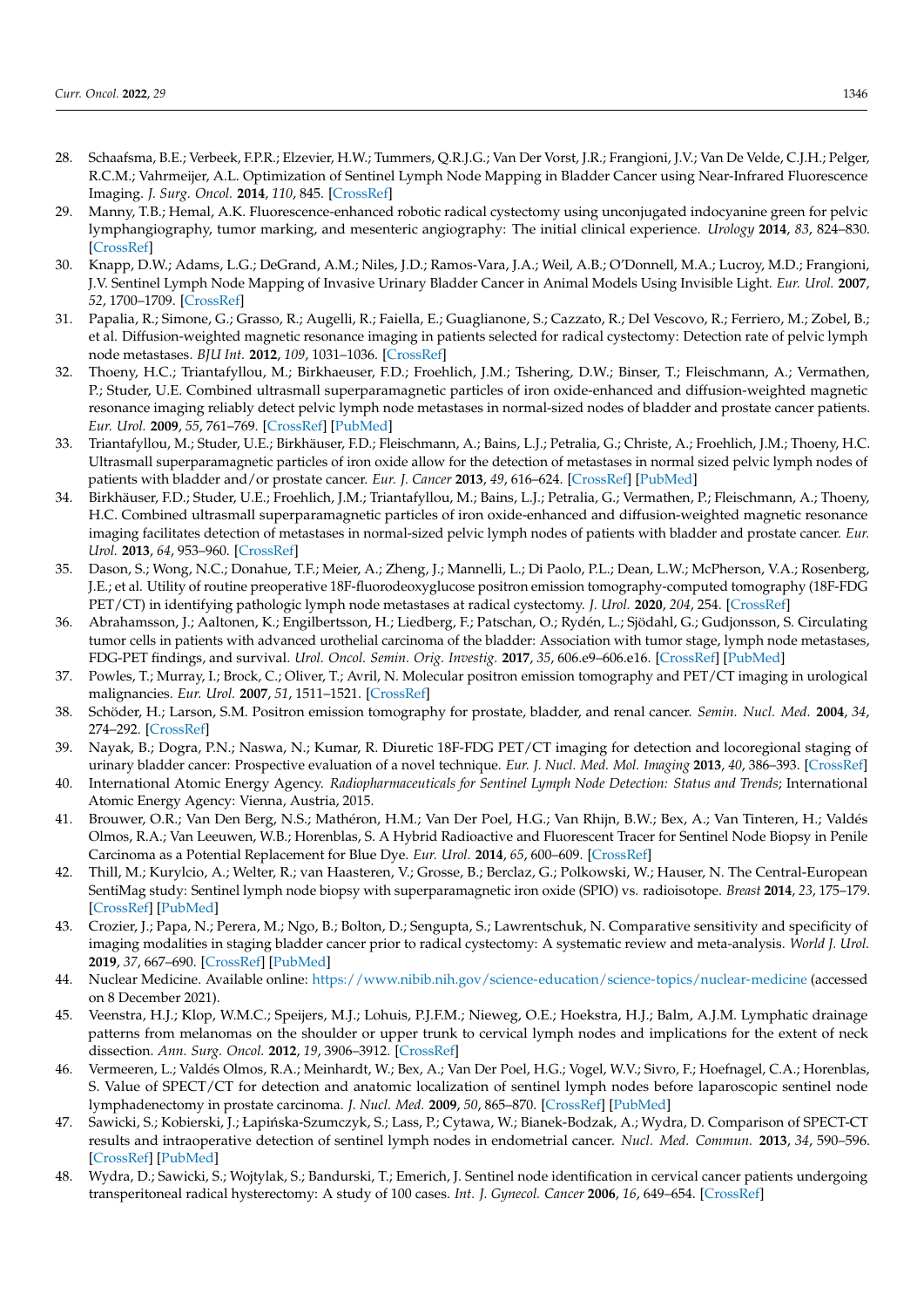- <span id="page-12-0"></span>49. Ashraf, M.A.; Goyal, A. *Fludeoxyglucose (18F)*; StatPearls: Treasure Island, FL, USA, 2021.
- <span id="page-12-1"></span>50. Daneshmand, S.; Ahmadi, H.; Huynh, L.N.; Dobos, N. Preoperative staging of invasive bladder cancer with dynamic gadoliniumenhanced magnetic resonance imaging: Results from a prospective study. *Urology* **2012**, *80*, 1313–1318. [\[CrossRef\]](http://doi.org/10.1016/j.urology.2012.07.056)
- <span id="page-12-2"></span>51. Magnetic Resonance Imaging (MRI). Available online: [https://www.nibib.nih.gov/science-education/science-topics/magnetic](https://www.nibib.nih.gov/science-education/science-topics/magnetic-resonance-imaging-mri)[resonance-imaging-mri](https://www.nibib.nih.gov/science-education/science-topics/magnetic-resonance-imaging-mri) (accessed on 8 December 2021).
- <span id="page-12-3"></span>52. Deserno, W.M.L.L.G.; Harisinghani, M.G.; Taupitz, M.; Jager, G.J.; Witjes, J.A.; Mulders, P.F.; Hulsbergen Van De Kaa, C.A.; Kaufmann, D.; Barentsz, J.O. Urinary bladder cancer: Preoperative nodal staging with ferumoxtran-10-enhanced MR imaging. *Radiology* **2004**, *233*, 449–456. [\[CrossRef\]](http://doi.org/10.1148/radiol.2332031111)
- <span id="page-12-4"></span>53. Jewell, E.L.; Huang, J.J.; Abu-Rustum, N.R.; Gardner, G.J.; Brown, C.L.; Sonoda, Y.; Barakat, R.R.; Levine, D.A.; Leitao, M.M. Detection of sentinel lymph nodes in minimally invasive surgery using indocyanine green and near-infrared fluorescence imaging for uterine and cervical malignancies. *Gynecol. Oncol.* **2014**, *133*, 274–277. [\[CrossRef\]](http://doi.org/10.1016/j.ygyno.2014.02.028)
- <span id="page-12-5"></span>54. Lodde, M.; Lacombe, L.; Friede, J.; Morin, F.; Saourine, A.; Fradet, Y. Evaluation of fluorodeoxyglucose positron-emission tomography with computed tomography for staging of urothelial carcinoma. *BJU Int.* **2010**, *106*, 658–663. [\[CrossRef\]](http://doi.org/10.1111/j.1464-410X.2010.09212.x)
- <span id="page-12-6"></span>55. Goodfellow, H.; Viney, Z.; Hughes, P.; Rankin, S.; Rottenberg, G.; Hughes, S.; Evison, F.; Dasgupta, P.; O'Brien, T.; Khan, M.S. Role of fluorodeoxyglucose positron emission tomography (FDG PET)-computed tomography (CT) in the staging of bladder cancer. *BJU Int.* **2014**, *114*, 389–395. [\[CrossRef\]](http://doi.org/10.1111/bju.12608)
- <span id="page-12-7"></span>56. Lambin, P.; Leijenaar, R.T.H.; Deist, T.M.; Peerlings, J.; De Jong, E.E.C.; Van Timmeren, J.; Sanduleanu, S.; Larue, R.T.H.M.; Even, A.J.G.; Jochems, A.; et al. Radiomics: The bridge between medical imaging and personalized medicine. *Nat. Rev. Clin. Oncol.* **2017**, *14*, 749–762. [\[CrossRef\]](http://doi.org/10.1038/nrclinonc.2017.141) [\[PubMed\]](http://www.ncbi.nlm.nih.gov/pubmed/28975929)
- <span id="page-12-8"></span>57. Gillies, R.J.; Kinahan, P.E.; Hricak, H. Radiomics: Images Are More than Pictures, They Are Data. *Radiology* **2016**, *278*, 563–577. [\[CrossRef\]](http://doi.org/10.1148/radiol.2015151169) [\[PubMed\]](http://www.ncbi.nlm.nih.gov/pubmed/26579733)
- <span id="page-12-9"></span>58. Zhang, X.; Xu, X.; Tian, Q.; Li, B.; Wu, Y.; Yang, Z.; Liang, Z.; Liu, Y.; Cui, G.; Lu, H. Radiomics assessment of bladder cancer grade using texture features from diffusion-weighted imaging. *J. Magn. Reson. Imaging* **2017**, *46*, 1281–1288. [\[CrossRef\]](http://doi.org/10.1002/jmri.25669) [\[PubMed\]](http://www.ncbi.nlm.nih.gov/pubmed/28199039)
- <span id="page-12-10"></span>59. Wu, S.; Zheng, J.; Li, Y.; Wu, Z.; Shi, S.; Huang, M.; Yu, H.; Dong, W.; Huang, J.; Lin, T. Development and Validation of an MRI-Based Radiomics Signature for the Preoperative Prediction of Lymph Node Metastasis in Bladder Cancer. *EBioMedicine* **2018**, *34*, 76–84. [\[CrossRef\]](http://doi.org/10.1016/j.ebiom.2018.07.029) [\[PubMed\]](http://www.ncbi.nlm.nih.gov/pubmed/30078735)
- <span id="page-12-11"></span>60. Wu, S.; Zheng, J.; Li, Y.; Yu, H.; Shi, S.; Xie, W.; Liu, H.; Su, Y.; Huang, J.; Lin, T. A Radiomics Nomogram for the Preoperative Prediction of Lymph Node Metastasis in Bladder Cancer. *Clin. Cancer Res.* **2017**, *23*, 6904–6911. [\[CrossRef\]](http://doi.org/10.1158/1078-0432.CCR-17-1510) [\[PubMed\]](http://www.ncbi.nlm.nih.gov/pubmed/28874414)
- <span id="page-12-12"></span>61. Tarin, T.V.; Power, N.E.; Ehdaie, B.; Sfakianos, J.P.; Silberstein, J.L.; Savage, C.J.; Sjoberg, D.; Dalbagni, G.; Bochner, B.H. Lymph node-positive bladder cancer treated with radical cystectomy and lymphadenectomy: Effect of the level of node positivity. *Eur. Urol.* **2012**, *61*, 1025–1030. [\[CrossRef\]](http://doi.org/10.1016/j.eururo.2012.01.049)
- <span id="page-12-13"></span>62. Sadeghi, R.; Shafiei, S.; Bagheri, R.; Sadri, K.; Hossein Jafarian, A.; Attaran, D.; Mohammadzadeh Lari, S.; Basiri, R.; Mohammad Hashem Asnaashari, A.; Lari, M.S.; et al. Sentinel node mapping for intra-thoracic malignancies: Systematic review of the best available evidence. *Rev. Clin. Med.* **2015**, *2*, 52–57.
- 63. Kadkhodayan, S.; Hasanzadeh, M.; Treglia, G.; Azad, A.; Yousefi, Z.; Zarifmahmoudi, L.; Sadeghi, R. Sentinel node biopsy for lymph nodal staging of uterine cervix cancer: A systematic review and meta-analysis of the pertinent literature. *Eur. J. Surg. Oncol.* **2015**, *41*, 1–20. [\[CrossRef\]](http://doi.org/10.1016/j.ejso.2014.09.010)
- 64. Abdollahi, A.; Jangjoo, A.; Dabbagh Kakhki, V.R.; Rasoul Zakavi, S.; Memar, B.; Naser Forghani, M.; Mehrabibahar, M.; Sadeghi, R. Factors affecting sentinel lymph node detection failure in breast cancer patients using intradermal injection of the tracer. *Rev. Esp. Med. Nucl.* **2010**, *29*, 73–77. [\[CrossRef\]](http://doi.org/10.1016/j.remn.2009.10.001)
- <span id="page-12-14"></span>65. Shariat, S.F.; Ehdaie, B.; Rink, M.; Cha, E.K.; Svatek, R.S.; Chromecki, T.F.; Fajkovic, H.; Novara, G.; David, S.G.; Daneshmand, S.; et al. *Platinum Priority-Bladder Cancer Clinical Nodal Staging Scores for Bladder Cancer: A Proposal for Preoperative Risk Assessment*; Alexandre, R.Z., Ed.; Eleviser: Amsterdam, The Netherlands, 2012; Volume 61, pp. 237–242.
- <span id="page-12-15"></span>66. Wang, Y.C.; Wu, J.; Dai, B.; Shen, Y.J.; Ma, C.G.; Ye, D.W.; Zhu, Y.P. Extended versus non-extended lymphadenectomy during radical cystectomy for patients with bladder cancer: A meta-analysis of the effect on long-term and short-term outcomes. *World J. Surg. Oncol.* **2019**, *17*, 1–9. [\[CrossRef\]](http://doi.org/10.1186/s12957-019-1759-5) [\[PubMed\]](http://www.ncbi.nlm.nih.gov/pubmed/31864368)
- <span id="page-12-16"></span>67. Bruins, H.M.; Veskimae, E.; Hernandez, V.; Imamura, M.; Neuberger, M.M.; Dahm, P.; Stewart, F.; Lam, T.B.; N'Dow, J.; Van Der Heijden, A.G.; et al. The impact of the extent of lymphadenectomy on oncologic outcomes in patients undergoing radical cystectomy for bladder cancer: A systematic review. *Eur. Urol.* **2014**, *66*, 1065–1077. [\[CrossRef\]](http://doi.org/10.1016/j.eururo.2014.05.031) [\[PubMed\]](http://www.ncbi.nlm.nih.gov/pubmed/25074764)
- 68. Bi, L.; Huang, H.; Fan, X.; Li, K.; Xu, K.; Jiang, C.; Liu, H.; Dong, W.; Zhang, S.; Yang, X.; et al. Extended vs non-extended pelvic lymph node dissection and their influence on recurrence-free survival in patients undergoing radical cystectomy for bladder cancer: A systematic review and meta-analysis of comparative studies. *BJU Int.* **2014**, *113*, E39–E48. [\[CrossRef\]](http://doi.org/10.1111/bju.12371)
- 69. Mandel, P.; Tilki, D.; Eslick, G.D. Extent of lymph node dissection and recurrence-free survival after radical cystectomy: A meta-analysis. *Urol. Oncol. Semin. Orig. Investig.* **2014**, *32*, 1184–1190. [\[CrossRef\]](http://doi.org/10.1016/j.urolonc.2014.01.017) [\[PubMed\]](http://www.ncbi.nlm.nih.gov/pubmed/25027683)
- <span id="page-12-17"></span>70. Małkiewicz, B.; Kiełb, P.; Gurwin, A.; Knecht, K.; Wilk, K.; Dobruch, J.; Zdrojowy, R. The Usefulness of Lymphadenectomy in Bladder Cancer-Current Status. *Medicina* **2021**, *57*, 415. [\[CrossRef\]](http://doi.org/10.3390/medicina57050415) [\[PubMed\]](http://www.ncbi.nlm.nih.gov/pubmed/33922894)
- <span id="page-12-18"></span>71. Kitamura, H.; Masumori, N.; Tsukamoto, T. Role of lymph node dissection in management of bladder cancer. *Int. J. Clin. Oncol.* **2011**, *16*, 179–185. [\[CrossRef\]](http://doi.org/10.1007/s10147-011-0235-1) [\[PubMed\]](http://www.ncbi.nlm.nih.gov/pubmed/21526392)